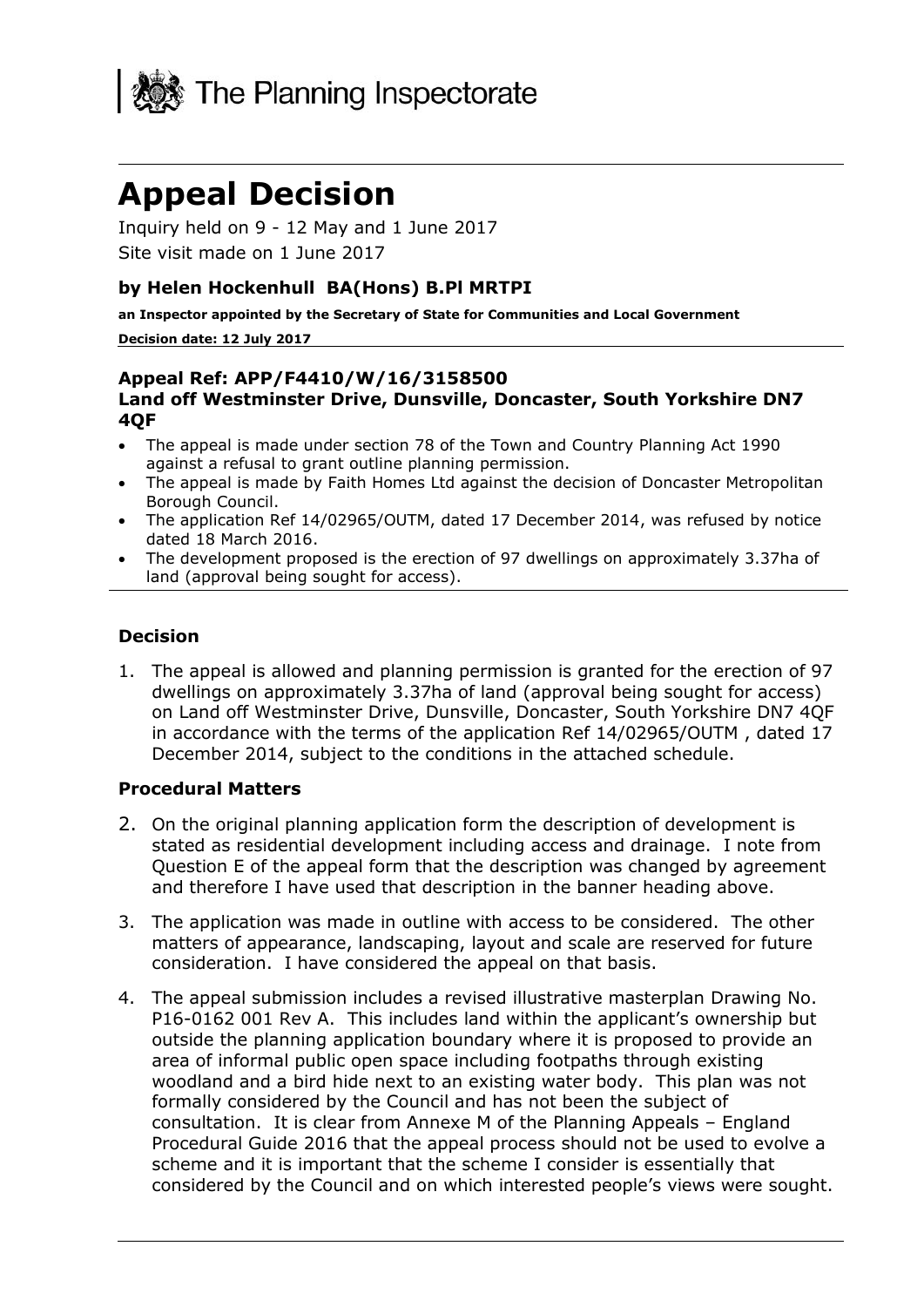Whilst I agree with the appellant that the proposed open space area could be a potential benefit to future and existing residents, I consider it is not appropriate to consider it as part of this appeal.

- 5. A completed legal agreement under Section 106 of the Town and Country Planning Act 1990 (s106) between the appellants, Doncaster Metropolitan Borough Council, the landowner and named beneficiaries was submitted at the Inquiry. The s106 agreement contains obligations relating to affordable housing, on site public open space, enhancement of the highway network, transport improvements, upgrading of bus shelters, education and a contribution to infrastructure supporting the delivery of the DN7 Unity Project.
- 6. A Statement of Common Ground (SoCG) dated 11 April 2017 was submitted before the Inquiry. In addition a further SoCG dated 1 June 2017 with regard to Five Year Housing Land Supply was submitted at the event.

#### **Main Issues**

- 7. I consider that the main issues in this case are:
	- whether the Council can demonstrate a 5 year supply of housing land sufficient to meet the fully objectively assessed need (FOAN) for housing and the implications for national and local plan policy;
	- whether the principle of development in the countryside outside the settlement boundary would be acceptable with regard to the policies of the development plan and the impact of the development on rural character;
	- whether the site is a suitable location for development in terms of its accessibility to local services and facilities with particular regard to pedestrian access.

#### **Reasons**

# **Housing Requirement and Supply**

- 8. The Core Strategy (CS) in Policy CS10 sets down a housing target of 1230 dwellings per annum for Doncaster, amounting to 18,450 dwellings across the 15 year plan period to 2028. However in considering the Council's Sites and Policies Development Plan Document (DPD), the examining Inspector found that this target was not objectively assessed being based on the revoked Yorkshire and Humber Regional Strategy. The requirement was therefore noncompliant with the Framework. Since then the Council has withdrawn the Sites and Policies DPD and is preparing a new Local Plan for Doncaster. This is due to be published for consultation in autumn 2017. As part of the evidence base for this document the Council prepared a Housing Needs Assessment (HNA) in 2015 and identified an objectively assessed need (OAN) of 920 dwellings per annum.
- 9. I was advised at the Inquiry that the Council has started using the above OAN figure in order to assess their housing supply, though I have been provided with no evidence that it has been formally adopted by the Council. The appellant challenges the methodology used in the OAN assessment and considers that the OAN should be much higher at 1370 dwellings per year. I note that the Council's HNA has been the subject of a Peer Review with the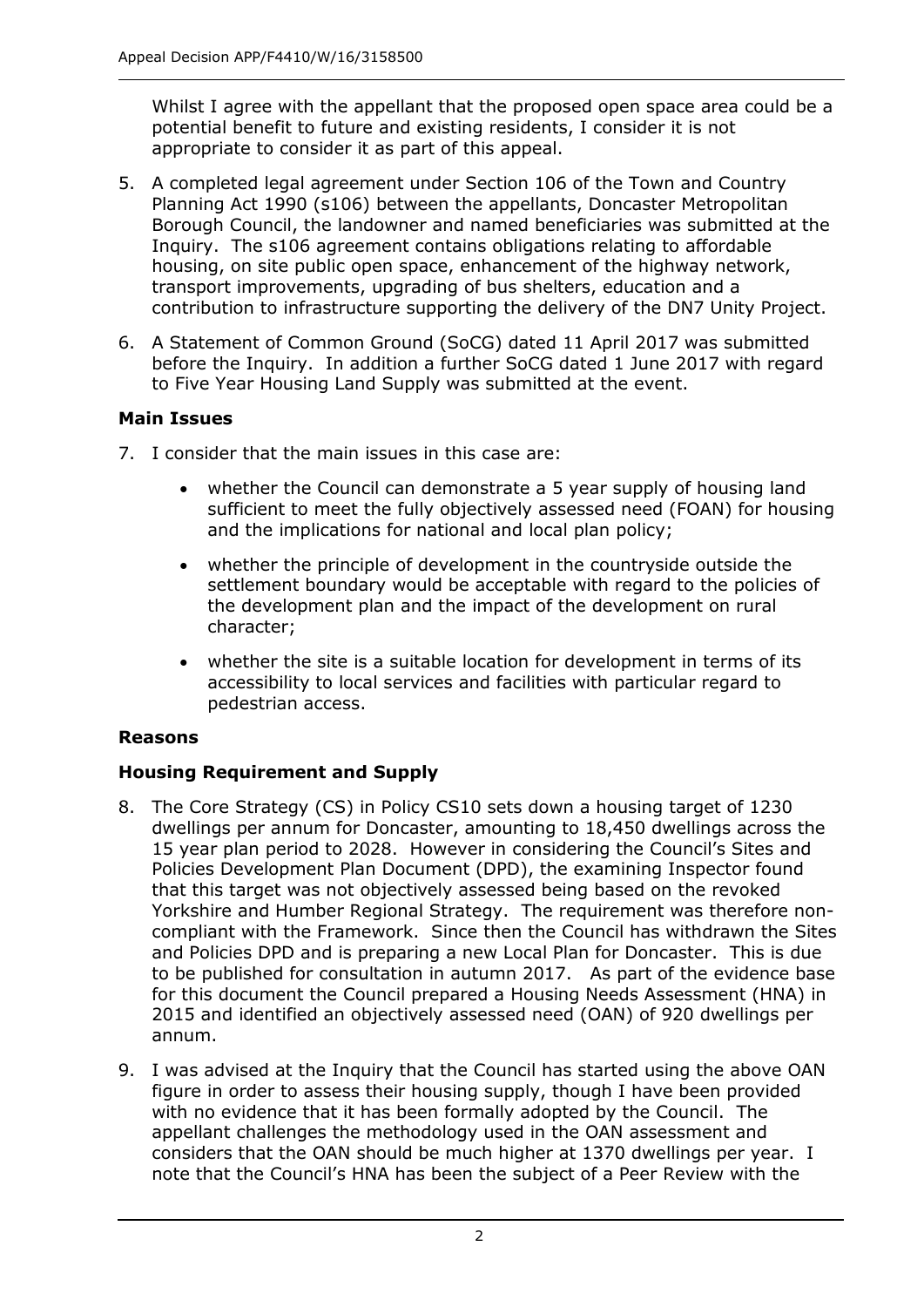Planning Advisory Service and the University of Sheffield, though I was advised that this was in terms of the overall approach taken rather than an assessment of the final document. The Assessment has not been the subject of formal consultation particularly with the development industry, has had only limited discussion with adjoining authorities and has yet to be tested through the examination process. The appellant's OAN figure has resulted primarily from the use of a bespoke modelling tool. In this regard I consider that both OAN's can be considered of relatively equal status.

10. It is not the role of a S.78 appeal to determine the housing requirement for the borough; this should clearly be considered in much more depth through the examination of the local plan. However for the purposes of this appeal it is necessary for me to determine, based on the evidence before me, what the OAN for Doncaster should be so that I can then assess whether the Borough has a deliverable 5 year housing land supply.

# **Objectively Assessed Need (OAN)**

- 11. Planning Practice Guidance (PPG) states that there is no one methodological approach or use of a particular dataset that will provide a definitive assessment of development need. $<sup>1</sup>$  It states that needs should be assessed in relation to</sup> the relevant housing market area (HMA). In this case the parties agree in the Housing SoCG that Doncaster is the appropriate HMA.
- 12. The Council's methodology looks at 2 scenarios for considering economic growth. Firstly they consider the Strategic Economic Plan for the Sheffield City Region (SCR) 2015-2025. This provides a very ambitious plan to grow business activity and jobs. The Plan aims to achieve 70,000 jobs of which 16% would be in Doncaster ie 11,825. This equates to 1182 jobs per annum. The second scenario looks at various projects coming forward in the Borough and assesses their likely job creation (1487 jobs per annum). In order to assess housing need the Council then uses three methods, the Experian REM model, the Edge Analytics PopGroup model and finally a third model using analysis of population projections and employment rates (EAR'S).
- 13. The appellant uses a bespoke model called HEaDROOM, which employs the PopGroup model to assess future demographic trends and then uses a Derived Forecast add-on tool to provide household, dwelling and labour force estimates. The appellant undertakes an assessment of past trends, (17.4 % growth on average, 1374 jobs per year over a 15 year period<sup>2</sup>) and also future baseline economic forecasts which indicate lower growth in Doncaster of 8.11% on average.
- 14. The Council has challenged the appellant's approach as it uses only one model, albeit with different assumptions used for the scenarios tested; whereas their assessment uses different models which they consider provides a more robust approach to identifying housing need.
- 15. I have been provided with no evidence that the single model used by the appellant is flawed. It is based on the PopGroup model which the Council also uses and from the evidence before me it clear it has been used by Mrs Braithwaite's consultancy in a number of appeals and to support the

j <sup>1</sup> PPG ID 2a-005-20140306

 $2$  Table 8.2 Page 65 of Mrs Braithwaite's Proof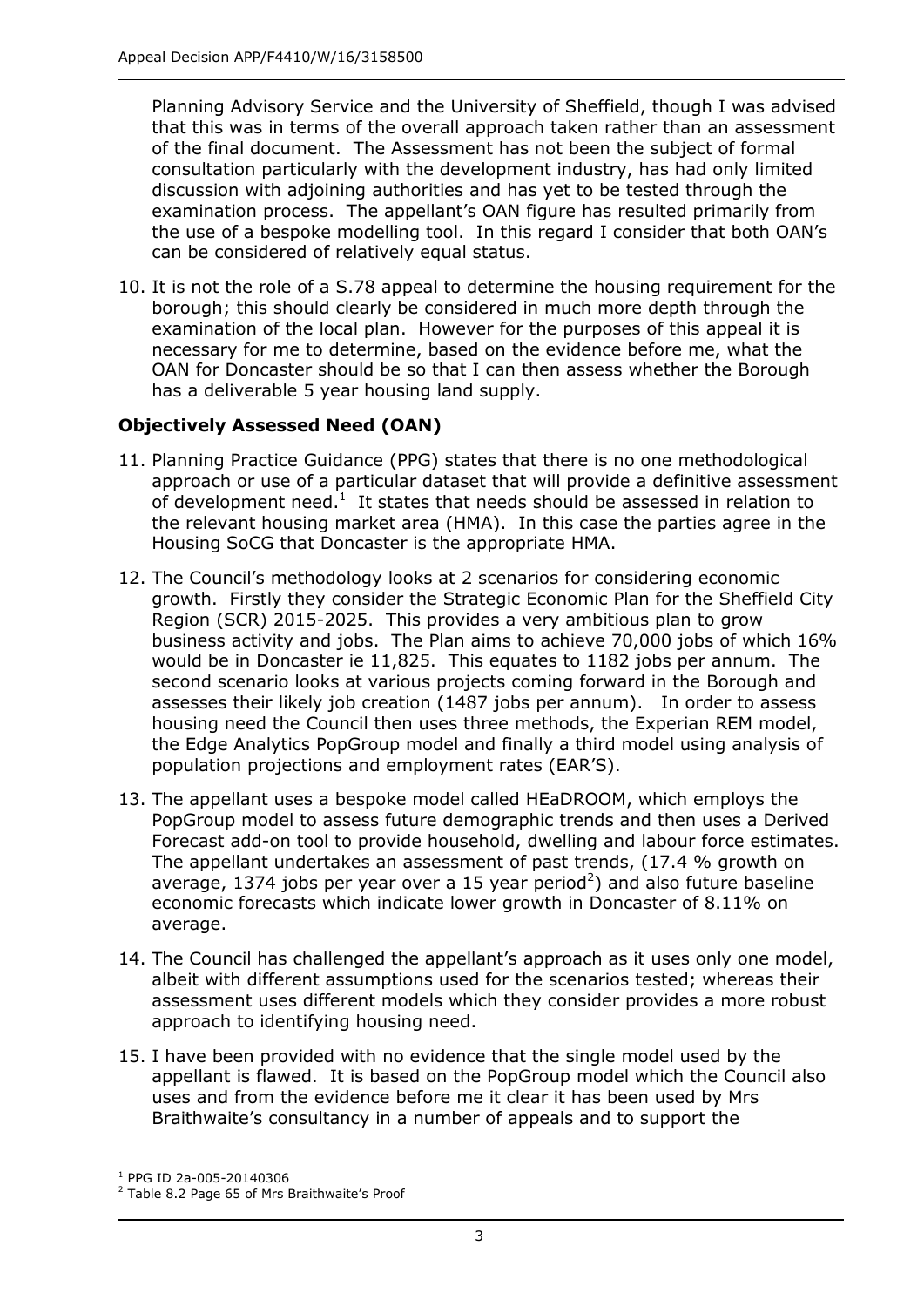preparation of a number of development plans. I therefore have no reason to doubt the robustness of the appellant's model.

- 16. The appellant has criticised the Council's approach of using three different models as it is argued that this makes it difficult to contrast and compare the results or consider a range of outcomes. However I have no evidence to demonstrate that this approach is flawed as the different models could result in a close range of results effectively validating the end figure produced. As I have already stated in paragraph 11, there is no one methodology that could be used to assess the OAN.
- 17. A further area of dispute between the parties relates to demographic projections and household growth figures. The Council uses the 2012 ONS Sub National Population Projections (SNPP) whilst the appellant uses the more up to date figures of the 2014 SNPP with the 2015 mid-year estimates. It is clearly appropriate to use the most up to date projections as advised in the PPG<sup>3</sup>. However the 2014 based SNPP suggests a lower rate of household growth than anticipated in 2012. The parties agreed at the Inquiry that this difference makes no significant impact on the final OAN figure.
- 18. With regard to household formation rates, the Appellant applies a partial catch up (PCU) to compensate for low rates of household formation in the 25/34 age group. This results from the impact of the recession and affordability rates preventing these younger persons setting up in their own homes. The Council disputes the need for this uplift as they argue that the 2012 Sub National Household Projections (SNHP) take account of this factor. However the assumptions underlying the SNHP are based on past demographic trends. They are therefore based on a scenario with lower household formation rates for the 15-34 age groups.
- 19. The PPG<sup>4</sup> recognises that household projections are based on an estimate of need and may require adjustment to reflect factors affecting local demography and household formation rates which are not captured in past trends. Recent trends in Doncaster of falling rates in household formation and a slowing in the decline of household size supports this approach. I therefore consider that a PCU as applied by the appellant is appropriate to take account of the needs of these younger people. The actual difference in terms of dwelling numbers would be 39 per year. The parties agree that this would make only a marginal difference to the OAN.
- 20. The appellant has questioned the validity of the Council's Experian REM model as it appears that the model has been constrained by a fixed view of the local population. However it seems to me that this is not the case as the Council's HNA states that this model uses the national projections $5$ .
- 21. A further area of dispute between the parties is in respect of affordable housing need. The Council's HNA update 2016 identifies affordable housing need as 361 units per year. However the Council has found that, of persons on the waiting list for more than a year, 36% have failed to bid for a property. The Council has taken the view that this demonstrates that some households must not be in need of affordable housing as much as they were when they were

j <sup>3</sup> PPG ID 2a-016- 20150227

<sup>4</sup> PPG ID 2a-015-20140306

<sup>&</sup>lt;sup>5</sup> HNA 2015- Page 74 second to last paragraph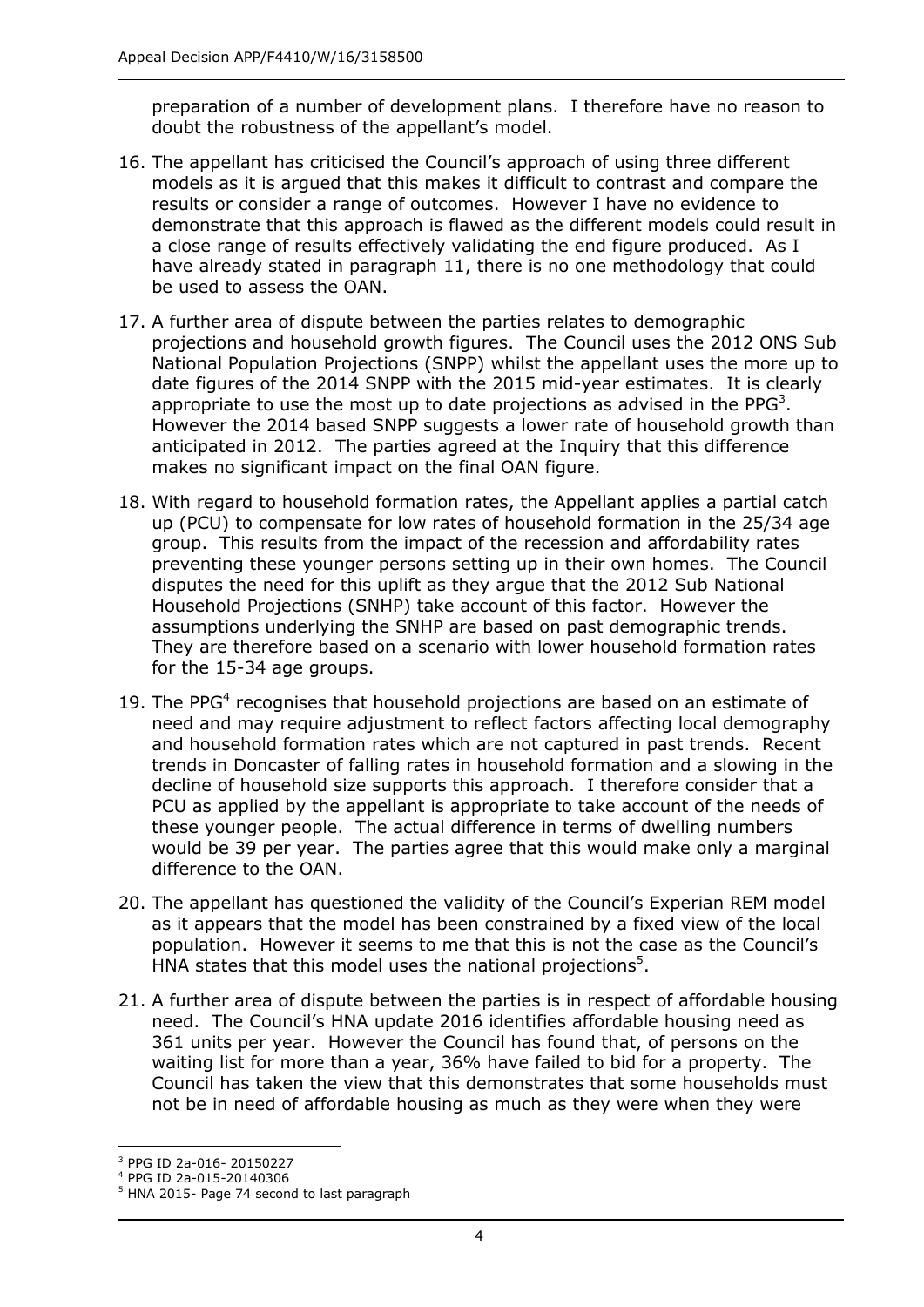originally assessed. The Council argues that planning for an affordable housing need at this level would overestimate the level of actual need. Accordingly, taking a different approach to that in the 2015 HNA, the Council reduces the affordable housing need figure to 149 dwellings per year.

- 22. It appears to me that this is a unique approach to take. It may well be the case as suggested by the Council that some people are 'cherry picking', waiting for the house they want in the right location near to family and friends. However this assertion, or any other possible explanation for this behaviour, is not supported by any robust evidence. Furthermore this approach has no basis in terms of PPG or the Strategic Housing Market Assessment Guidance. I therefore consider that an affordable housing need figure of 361 dwellings per year should be planned for in the borough.
- 23. Mrs Braithwaite for the appellant conceded that in her assessment the affordable housing need per annum should not have been considered over the 17 year plan period. The difference being that the 361 dwellings needed per year should be delivered over the first 10 years of the plan period. Neither party suggests that the OAN figure should be uplifted to deliver affordable housing needs. So whilst there are areas of dispute they are not determinative to the calculation of the overall OAN.
- 24. The key difference between the parties appears to be with the approach to calculating future jobs growth in particular the application of different economic activity and employment rates. It is agreed between the parties that Doncaster's Economic Activity and Employment Rates have been increasing over the period 2004 – 2014 so that they have been catching up with the national average. The Council's Edge Analytics and PopGroup models assume that these rates will continue to rise and eventually pass the national average. However the appellant has provided evidence that in 2015 and 2016 this trend has in fact reversed. Whilst Doncaster has achieved good economic growth in the past, and no doubt training and learning initiatives in the borough will improve skills and have a positive impact, I consider that the Council's assumptions that new jobs will be taken up by continuing efficiency from the existing labour market are overly optimistic.
- 25. The appellant makes use of the Office of Budget Responsibility (OBR) projections on future economic activity and applies this to all scenarios. The Council have advanced the case that it is logically inconsistent to assume growth in employment rates without assuming continued improvement in economic activity rates. The Council makes reference to evidence from Cristina Howick in an appeal in Redcar and Cleveland<sup>6</sup> which shows that OBR rates result in a lower employment growth in the future than in the past and using Experian EAR's, which the Council has employed, result in a much lower level of predicted jobs growth. I was presented with no evidence to demonstrate what actual impact this would have on the OAN, whether it would be significant or would be more marginal. Furthermore under cross examination Mrs Braithwaite pointed out that improvements to employment rates would be driven by a range of factors, not just an increase in economic activity. I therefore am not persuaded that the logical inconsistency point would have a significant impact on the appellant's OAN figure.

j <sup>6</sup> Rebuttal evidence of Cristina Howick, Land North of Woodcock Wood and West of Flatts Lane, Normanby. Appeal Ref : APP/0728/W/16/58336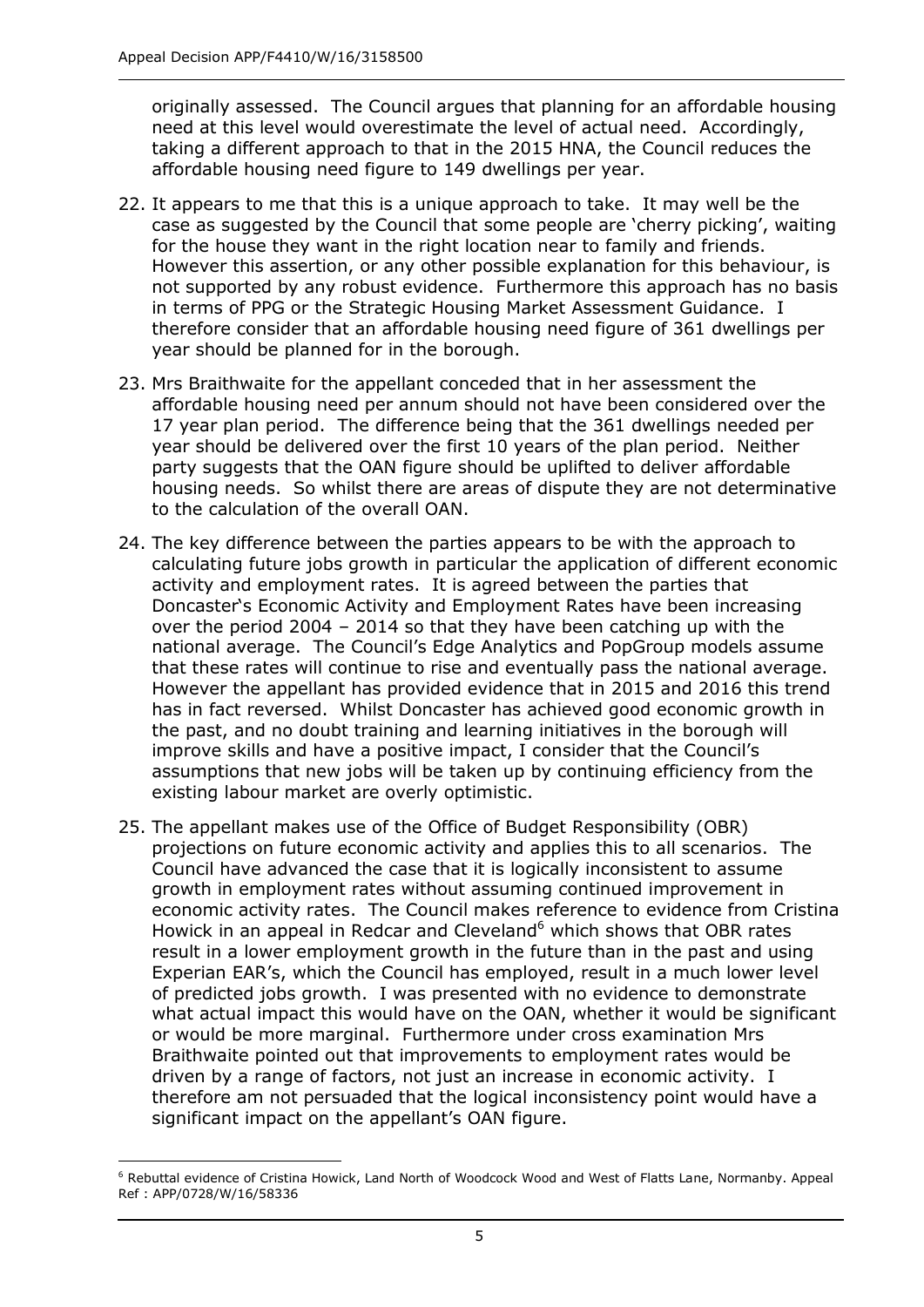- 26. I note that Cristina Howick in her evidence at paragraph 4.38 states that whilst she considers that the higher activity rates predicted by Experian are more likely to be correct than the OBR alternative, the question is uncertain and different planning inspectors have taken different views. The Appellant has brought my attention to two appeals where OBR rates have been accepted, Longbank Farm<sup>7</sup> and Plantation Road Boreham<sup>8</sup>. Furthermore the Council's witness, Mr Brown, in cross examination agreed that the use of the OBR was an acceptable approach. Consequently having regard to the evidence before me I see no reason to take the view that the use of the OBR rate is unacceptable.
- 27. The Council's methodology includes an increase of 7 dwellings per year to account for past trends. The PPG $9$  states that constraints should not be applied to the overall assessment of need such as limitations imposed by the supply of land, historic underperformance, viability, infrastructure or environmental constraints. Therefore this increase whilst only small is not supported by guidance.
- 28. The Council also subtracts 60 dwellings per year to account for empty homes coming back into use. Mr Brown accepted in cross examination that an adjustment for empty homes was not relevant to the assessment of housing need. It is however relevant to housing supply. I consider that this approach is flawed and 60 dwellings should not be discounted.
- 29. The Council have justified their OAN figure with reference to the previous level of housing delivery during the pre-recession period. The 920 OAN figure is 29% higher than the last growth period's average delivery of housing. However this assessment confuses housing supply with housing need. Actual completions on the ground can be affected by a number of factors including the market, supply of land or the availability of an up to date development plan allocating sites for development. Delivery is not reflective of the actual housing need in the borough. Therefore I consider this comparison and justification to be inappropriate.
- 30. In conclusion, it is clear that the assessment of housing need is a matter of judgement. The Council's closing submission states that their OAN is robust and that the assumptions regarding EARs and Employment Rates are conservative. However it appears to me that the job growth scenarios with sensitivities applied assume EARs above national average and therefore underestimate the housing need. The Council's method looks at future forecasts of economic growth unlike the appellant who also considers past trends. The PPG $^{10}$  states that it is important to take account of change in job numbers based on past trends and/or economic forecasts. Whilst the Council's approach is not inconsistent with this guidance, Mr Brown agreed in cross examination that it would have been sensible for the Council to have included this assessment as part of their approach.
- 31. The appellant in evidence clearly set out the assumptions used in their methodology. The Council's HNA however did not include the same level of detail in all respects so that there were some uncertainties with regard their approach, in particular the EAR rate used in Method 1.

j <sup>7</sup> Appeal Ref APP/V0728/W/15/3018546 Longbank Farm, Ormesby.Middlesborough dated 9 March 2016

<sup>8</sup> Appeal Ref APP/W1525/W/15/3049361 Land off Plantation road, Boreham , Essex dated 25 May 2016 <sup>9</sup> PPG ID2a -004-20140306

<sup>10</sup> PPG ID2a-018-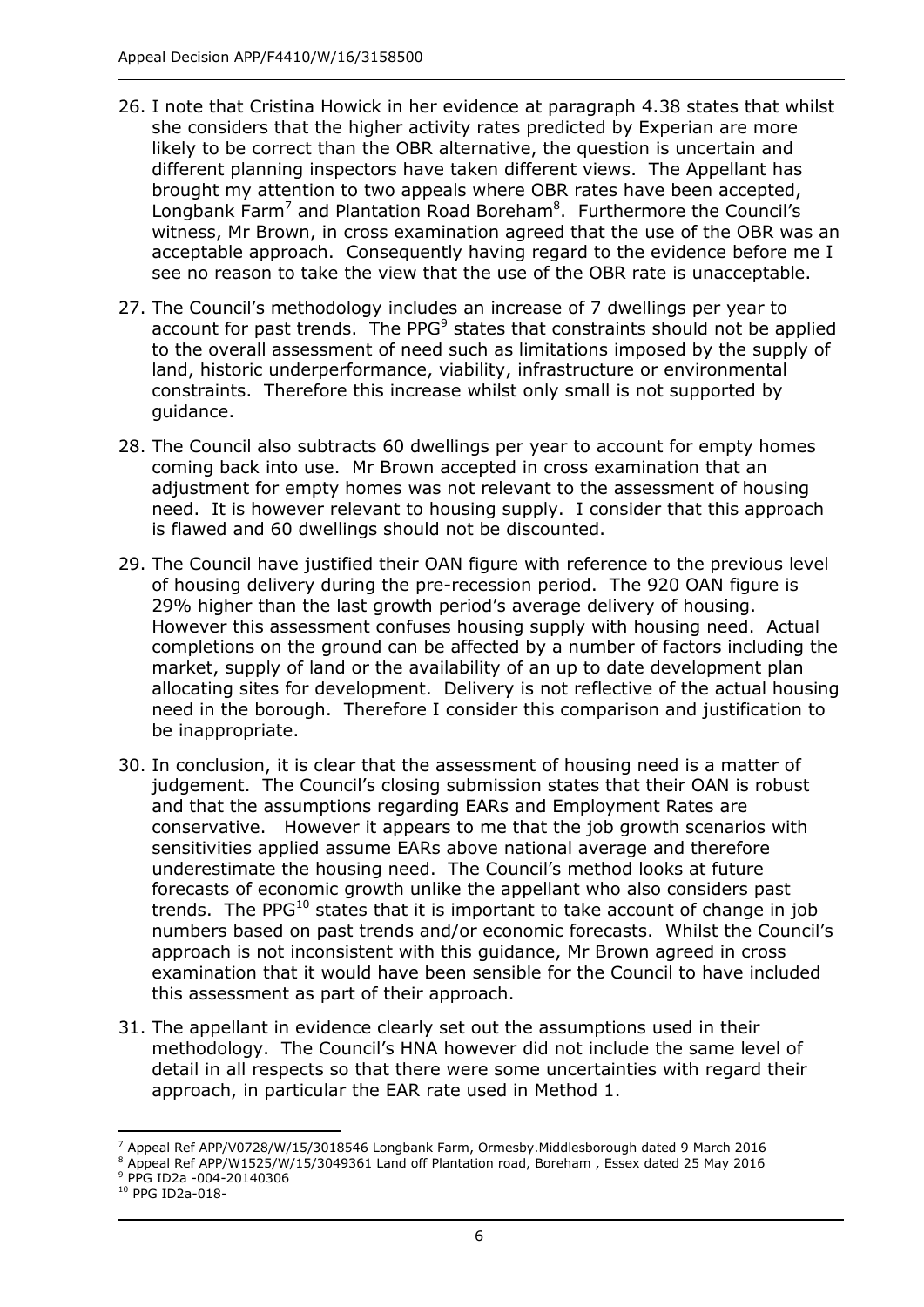- 32. In coming to a view on an appropriate OAN figure I note that the appellant's assessment was based on Scenarios D (SCR jobs growth- 1541 dwellings per annum(dpa)) and F (Experian Forecast – 1200 dpa) which were considered to provide the most reliable indicators. Scenario H based on past trends which resulted in a high OAN figure of 1770 dwellings per year including PCU was not taken into account as it was considered to form the most optimistic level of economic growth expected in Doncaster. This suggests a balanced and reasonable approach.
- 33. I note that the Examining Inspector for the Doncaster Sites and Policies Development Plan Document<sup>11</sup> suggested that having regard to the significant growth in jobs set out in the SCR Growth Plan, there was evidence that the Council's housing requirement (1230 dwellings) would support only a fraction of the jobs sought by the Council's regeneration strategy. This all goes to support my view that the Council has underestimated housing need and that the appellant's approach based on the evidence before me at this Inquiry is, on the balance of probabilities, the more reliable of the two.

#### *Conclusion on OAN*

34. It is agreed that some areas of dispute between the parties with respect to their methodologies, for example the different household and population projections used and the assessment of affordable housing, make little effect on the final OAN figure. The key difference relates to differing economic activity and employment rates. For the reasons given above, I consider the appellant's view to be the most robust and reliable, bearing in mind the growth aspirations of the borough and the SCR. Accordingly I consider that based on the evidence before me, the OAN for the purposes of this appeal should be 1370 dwellings per year.

# **The supply of housing land**

- 35. In the Housing Statement of Common Ground, the parties agree that the base date for the 5 year housing land supply calculation is 1 April 2015. The Council's most recent 5 year housing land supply position is set out in the 5 year Deliverable Housing Land Supply Statement 1 April 2016- 31 March 2021 published in April 2017.
- 36. There are a number of areas of dispute between the parties including past delivery, the buffer, the windfall allowance and the deliverability of a number of sites within the 5 year supply. I shall look at each area in turn.

#### *Past delivery*

37. In 2015/16 the net completions for new dwellings in the borough totalled 1170. The Council, bearing in mind their OAN figure of 920, consider that in light of the oversupply of 250 dwellings in the first year of the supply period that these dwellings should be deducted from the five year requirement. However the housing requirement is a minimum figure, it is not a ceiling. This is recognised in paragraph 5.10 of the Core Strategy. Whilst the Framework advises how to deal with under delivery, increasing the buffer to 20% to provide a realistic prospect of achieving the planned supply, there is no specific mention of over delivery. Any restriction or deduction in future years supply would clearly go against the Government's aim to significantly boost the supply of housing. The

<sup>-</sup><sup>11</sup> Letter to Council dated 3 June 2014 re the Doncaster Sites and Policies Development Plan Document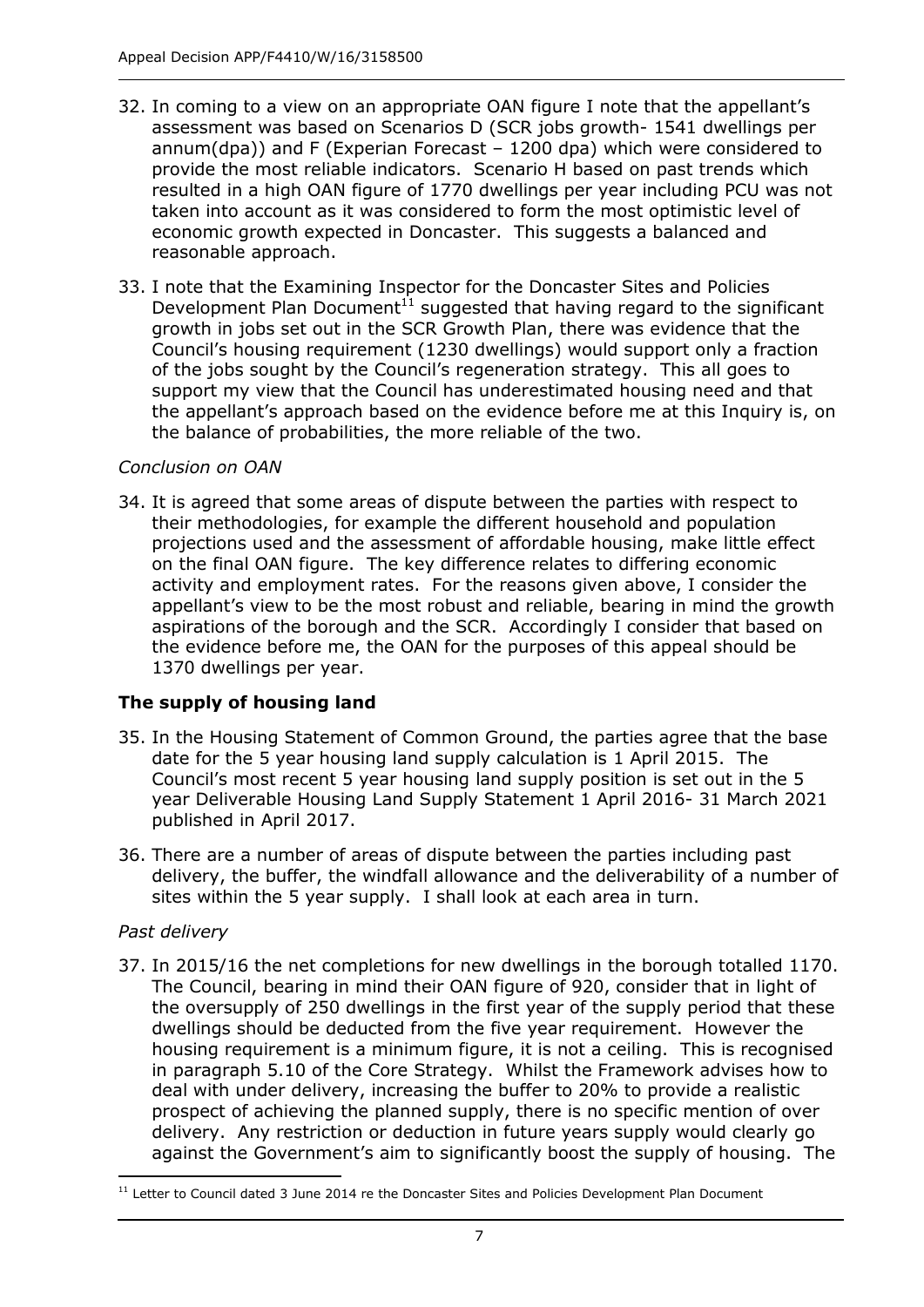Council have not provided a justified rational for this approach which I consider to be flawed and unsupported by national guidance.

38. Notwithstanding the above, as I have determined that the OAN should be 1370, the net completions of 1170 in the first year of the 5 year supply period equates to an under delivery. This shortfall should therefore be added to the remainder of the supply period.

### *The Buffer*

- 39. The Framework in paragraph 47 requires local planning authorities to identify and update annually a supply of specific deliverable sites sufficient to provide five years' worth of housing against their requirements with an additional buffer of 5% to ensure choice and competition in the market. However where there is a record of persistent under delivery of housing the Framework states that authorities should increase the buffer to 20% to provide a realistic prospect of achieving planned supply. The Council considers that a buffer of 5% should be applied however the appellant argues it should be 20%.
- 40. Planning Practice Guidance (PPG) in paragraph 035 advises that the approach to identifying a record of persistent under delivery involves questions of judgement for the decision maker in order to determine whether or not a particular degree of under delivery of housing triggers the requirement to bring forward an additional supply of housing. The factors behind persistent under delivery may vary from place to place and therefore there is no universally applicable test or definition of the term. The PPG acknowledges that the assessment of a local under delivery is likely to be more robust if a longer term view is taken, since this is likely to take account of the peaks and troughs of the housing market cycle.
- 41. Bearing in mind the above advice, the appellant has considered past delivery over a 10 year period 2006/07 to 2015/16. Assessing delivery against the 1230 dwelling requirement in the adopted Core Strategy, it is clear that only in the last year (2015/16) has delivery met this figure. The Council argues however that the Core Strategy figure does not represent an objectively assessed need. It would therefore be inappropriate to use this figure to assess whether there has been any under delivery. The Council therefore assesses delivery against the new OAN figure, 920 dwellings, for 2015/16, just one year. As in that year, delivery exceeded the requirement the Council considers that a persistent under delivery cannot be concluded.
- 42. However, as advised in the PPG, consideration of persistent undersupply requires looking back at a number of years. Furthermore the only requirement against which past delivery can be assessed, is that in place at the relevant time. In this case that is the Core Strategy figure of 1230 dwellings.
- 43. Having regard to completions over the 10 year period assessed by the appellant I consider that a persistent under delivery has been demonstrated and the buffer should therefore be 20%.

#### *Windfalls*

44. I have been made aware by the Council that windfalls in the past have made up a significant proportion of completions in the Borough. This averaged 670 (gross) per year 2014-2016. The Council considers that this trend will continue and that a windfall figure of 1200 dwellings (400 per year with two years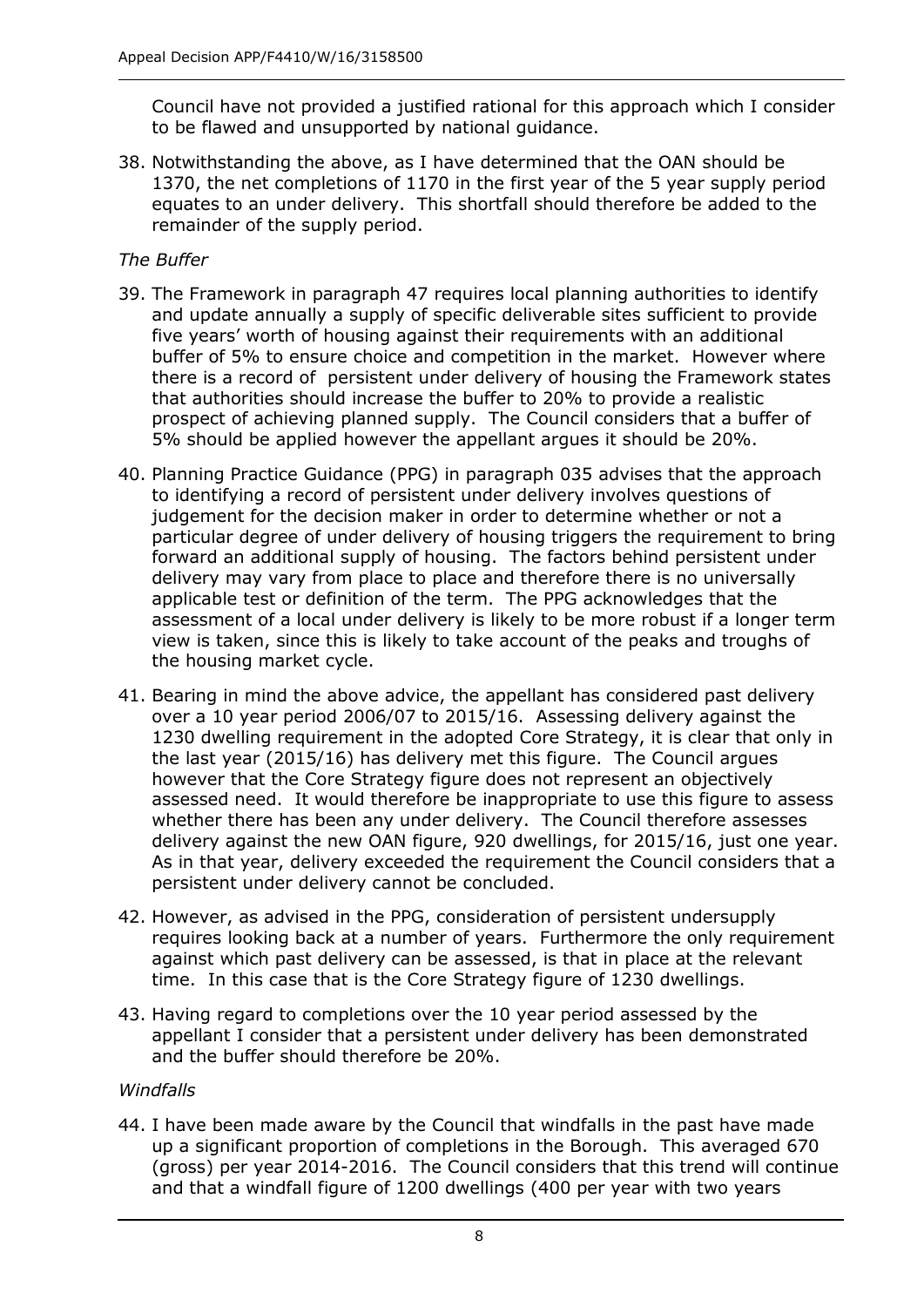discounted to avoid double counting with small sites) should be added to the supply calculation.

- 45. The appellant however makes the case that the reason for this high windfall level is likely to be the absence of an up to date development plan that allocates sites for development. It has therefore been inevitable that a high number of completions have resulted from unallocated sites. I concur with this view. The appellant therefore applies a windfall rate of 10% of the requirement, 619 dwellings over a 5 year period.
- 46. Paragraph 48 of the Framework states that any windfall allowance should be realistic having regard to the Strategic Housing Land Availability Assessment, historic windfall delivery rates and expected future trends. The Local Plan for Doncaster is expected to be adopted by 2018. This will allocate appropriate sites for development so that the number of windfalls would most likely then reduce. I therefore consider that the Council's windfall figure is too high. Bearing in mind the likely time in which the development plan will be adopted and the discounting for 2 years, I consider that the windfall rate should be 400 dwellings for year 3 of the supply period and then applying the appellant's 10% rate, 124 dwellings (619 divided by 5) for each of years 4 and 5 of the supply period. This gives a total windfall figure of 648 dwellings over the supply period.

#### *Disputed Sites*

- 47. At the Inquiry a round table discussion was held to consider a number of sites within the 5 year supply disputed between the parties. Despite concessions by both parties, there remain a total of 717 dwellings which the appellant considers should be discounted as in their opinion they will not be deliverable in the 5 year period for a range of reasons.
- 48. I do not intend to go through each disputed site in detail in this decision. A number of the disputed sites are in Council ownership and are either being brought forward for development following an assets review by the Council or there are ongoing discussions with registered providers to prepare schemes for affordable or specialist housing. Whilst many of these sites do not currently have planning permission, they are relatively small in scale and I consider that there is a realistic prospect that they could be delivered within the 5 year supply period. These include Site Refs 350, 262, 261, 253, 415, 389 and 375.
- 49. Other sites are included in the Council's Housing and Economic Land Availability Assessment (HELAA), have resolutions to grant planning permission subject to the signing of a Section 106 Agreement, form part of wider site currently being developed, or are supported through the draft Neighbourhood Plan. I consider that these too have a realistic prospect of being delivered (Site Refs 111, 374 and 510).
- 50. In respect of Site Ref 687, whilst planning permission is in place the developer has withdrawn due to viability issues. I have no evidence that this can be overcome and therefore I consider that this site will not come forward. I deduct 24 units from the supply. With regard to Site Refs 397,470, 133 and 263 whilst these sites may be identified in the HELAA I have been provided with very little if any evidence that these sites have landowner commitment or developer interest. I therefore consider there is no realistic prospect of them coming forward and I reduce the supply figure by a further 120 dwellings.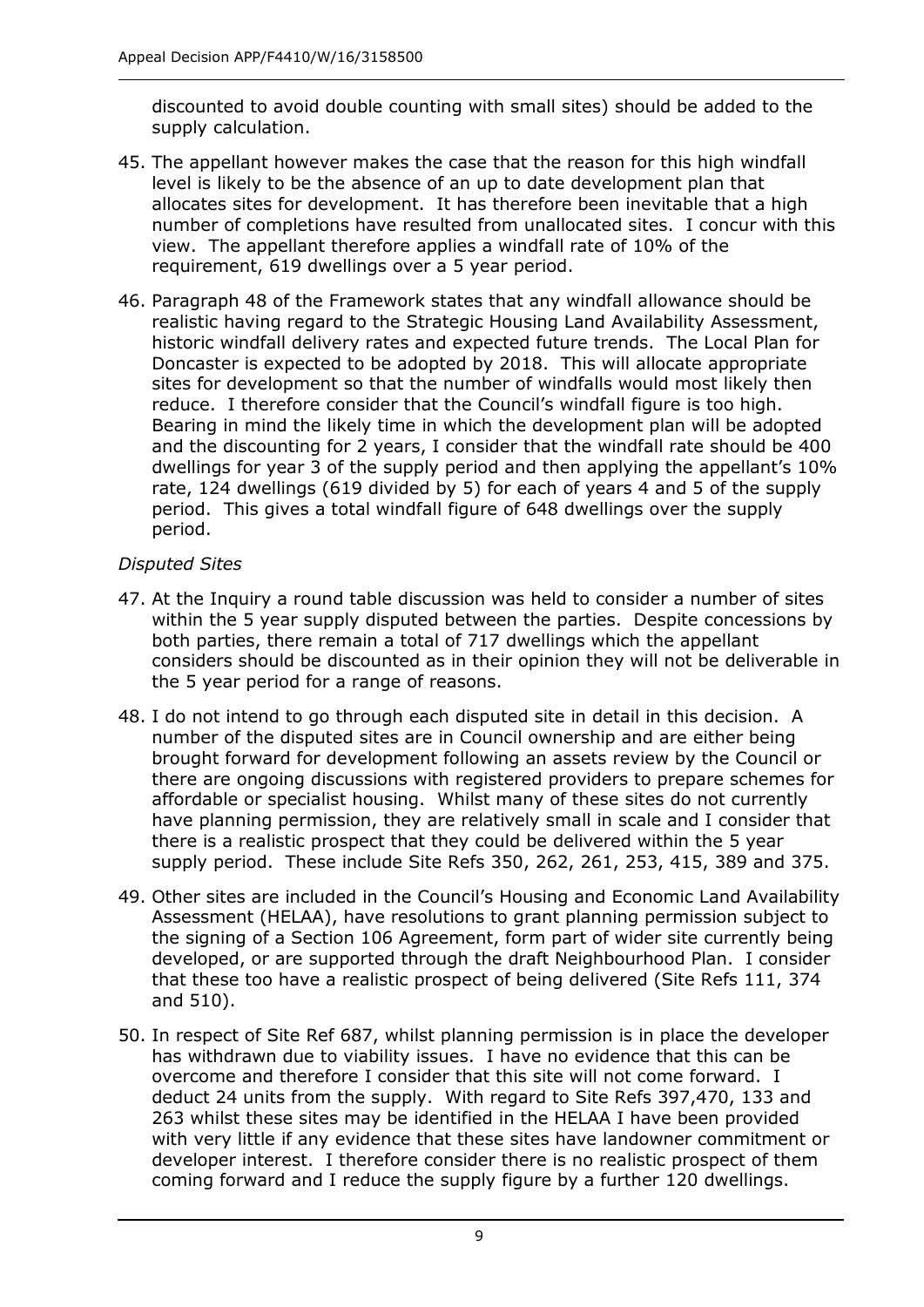- 51. I am advised that Site 838 has stalled and that a new planning application will be required. Accordingly I consider the Council's estimate that the site will deliver 140 dwellings to be overly optimistic bearing in mind the likely lead in times. I agree with the appellant's view that the site could deliver in the last 2 years of the supply period and I therefore deduct 70 dwellings.
- 52. Finally with regard to Site 418, the Unity development, this is a strategic extension which relies on the delivery of key infrastructure. Viability issues have been brought to my attention and I note that the site will not deliver affordable housing in the first phase due to the costs of infrastructure provision. It is a complex site in multiple ownership and will take some time for development to commence on site. I note that outline planning permission has been granted and the Section 106 agreement has recently been signed. However having regard to the above issues and likely lead in times, I consider the Council's estimate of 105 dwellings to be a little too optimistic. The site could deliver houses in the last year of the supply period and assuming 2 developers this could amount to 80 dwellings. I therefore deduct 25 units from the supply.
- 53. In summary I deduct 239 dwellings to give a total 5year housing land supply figure including windfalls of 7316 dwellings.

*Conclusion on 5 year housing land supply*

54. Having regard to the above, the following table sets out my findings:

| Annual requirement                                                                                        | 1370   |
|-----------------------------------------------------------------------------------------------------------|--------|
| 5 year requirement                                                                                        | 6850   |
| Past Delivery                                                                                             | $+200$ |
| 20% Buffer                                                                                                | 1410   |
| Total requirement                                                                                         | 8460   |
| Annualised average requirement                                                                            | 1692   |
| Councils Base Supply from 5yhls<br>Statement                                                              | 7032   |
| <b>Discounted Sites</b><br>Includes deductions agreed by the parties<br>(125) and those I have made (239) | 364    |
| Base Supply less Discounted sites<br>$(7032 - 364)$                                                       | 6668   |
| <b>Windfall Allowance</b>                                                                                 | 648    |
| Total supply (6668+648)                                                                                   | 7316   |
| No. of years supply                                                                                       | 4.32   |

55. Accordingly I conclude that the Council cannot demonstrate a 5 year supply of housing land.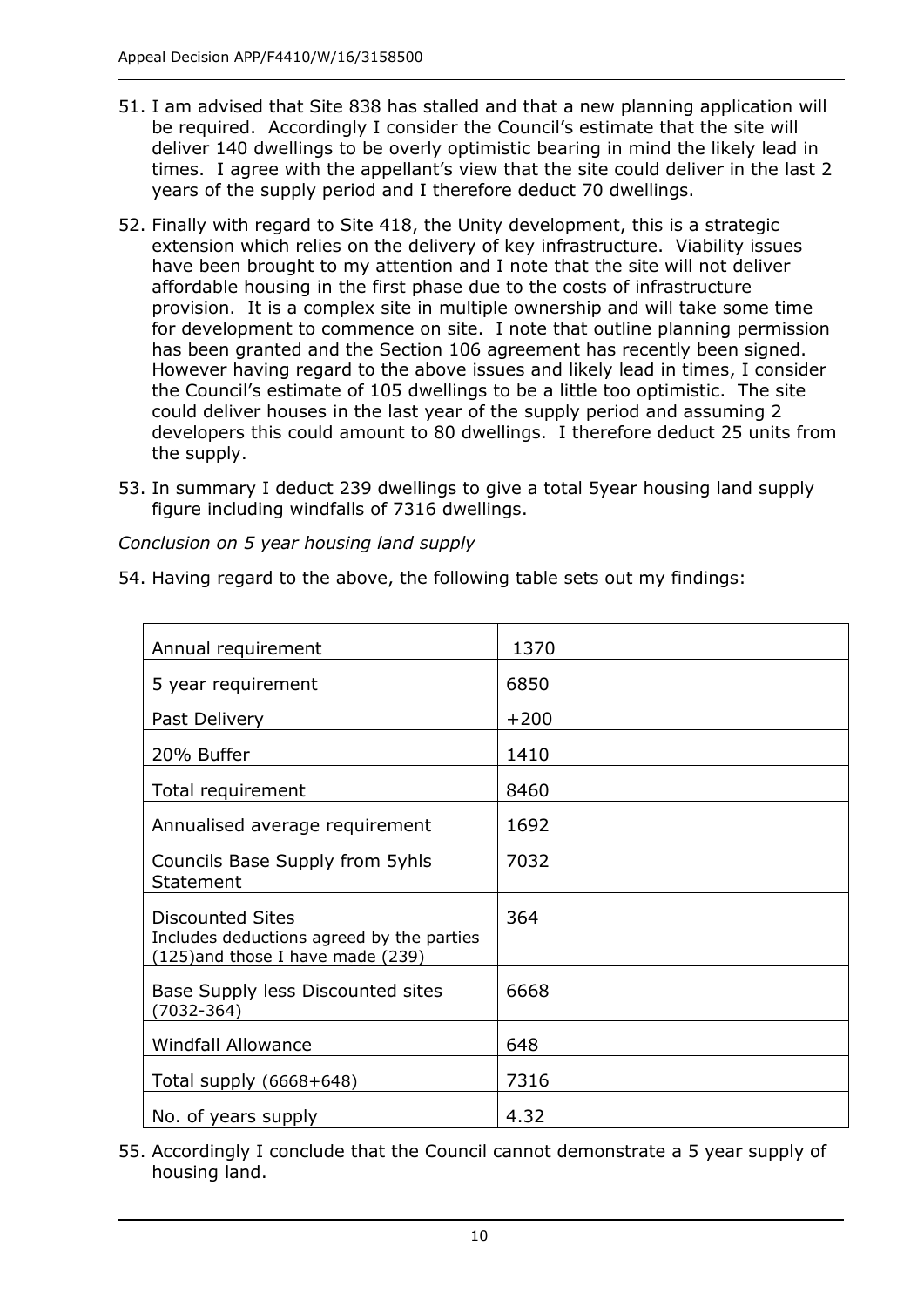### **Principle of development in the countryside**.

- 56. The appeal site lies within Countryside Policy Area (CPA) as defined in Saved Policy ENV2 of the Doncaster Unitary Development Plan (UDP) 1998. This area extends to all land within the eastern part of the borough that is not in the Green Belt. Saved Policy ENV 4 of the same document sets out the type of development that will be permitted in the CPA. Whilst accepting that the appeal proposal conflicts with Saved Policies ENV2 and ENV4, the appellant argues that these policies are not consistent with the Framework and should therefore be given limited weight in the determination of this appeal.
- 57. Turning first to Saved Policy ENV2, whilst it is not referred to in the Council's reason for refusal it sets out the purpose of the CPA. Eight intended purposes are stated, including assisting to safeguard the countryside from encroachment, providing an attractive setting to towns and villages, preventing settlements coalescing and providing opportunities for outdoor sport and recreation.
- 58. Saved Policy ENV4 sets down the Council's overall development management policy within the CPA. The Policy states that development will not normally be permitted in the CPA for purposes other than agriculture, forestry, outdoor sport and recreation, infilling within settlements, and amongst other things the reuse of buildings.
- 59. The appellant has provided a detailed analysis of Saved Policy ENV2 in relation to the Framework. I agree with the conclusions that there are no Framework requirements for many of the stated purposes of the policy for example safeguarding the countryside from encroachment or preventing settlements from coalescing. The supporting text to Saved Policy ENV2 in paragraph 5.23 states that the CPA shares many similar purposes with the Green Belt. In paragraph 5.24 it is stated that central government guidance recognises that policies controlling development apply with equal force to Green Belt and countryside outside the Green Belt. This is clearly no longer the case.
- 60. Saved Policy ENV4 is restrictive in nature and only permits development in a certain set of circumstances. Its approach to development in the countryside is not consistent with the Framework which in paragraph 28 supports economic growth in rural areas in order to create jobs and prosperity, taking a positive attitude to sustainable development. Furthermore I consider it significant that the Council in cross examination conceded that Saved Policies ENV2 and ENV4 do not contain a form of wording that would be promoted in the new Local Plan.
- 61. The CPA designation applies to all countryside. The appellant makes the point that there has been no assessment undertaken to consider the relative value of the countryside and whether all parts of it are worthy of such protection in order to achieve the stated purposes of the policy. The appellant therefore questions the validity of the designation.
- 62. By way of confirmation of this view it has been brought to my attention that in a letter following the Examination of the now withdrawn Sites and Policies DPD, the Planning Inspector considered the use of the term Countryside Policy Protection Area as misleading. The Inspector commented in paragraph 38 of his letter that the area so designated has not been assessed for its special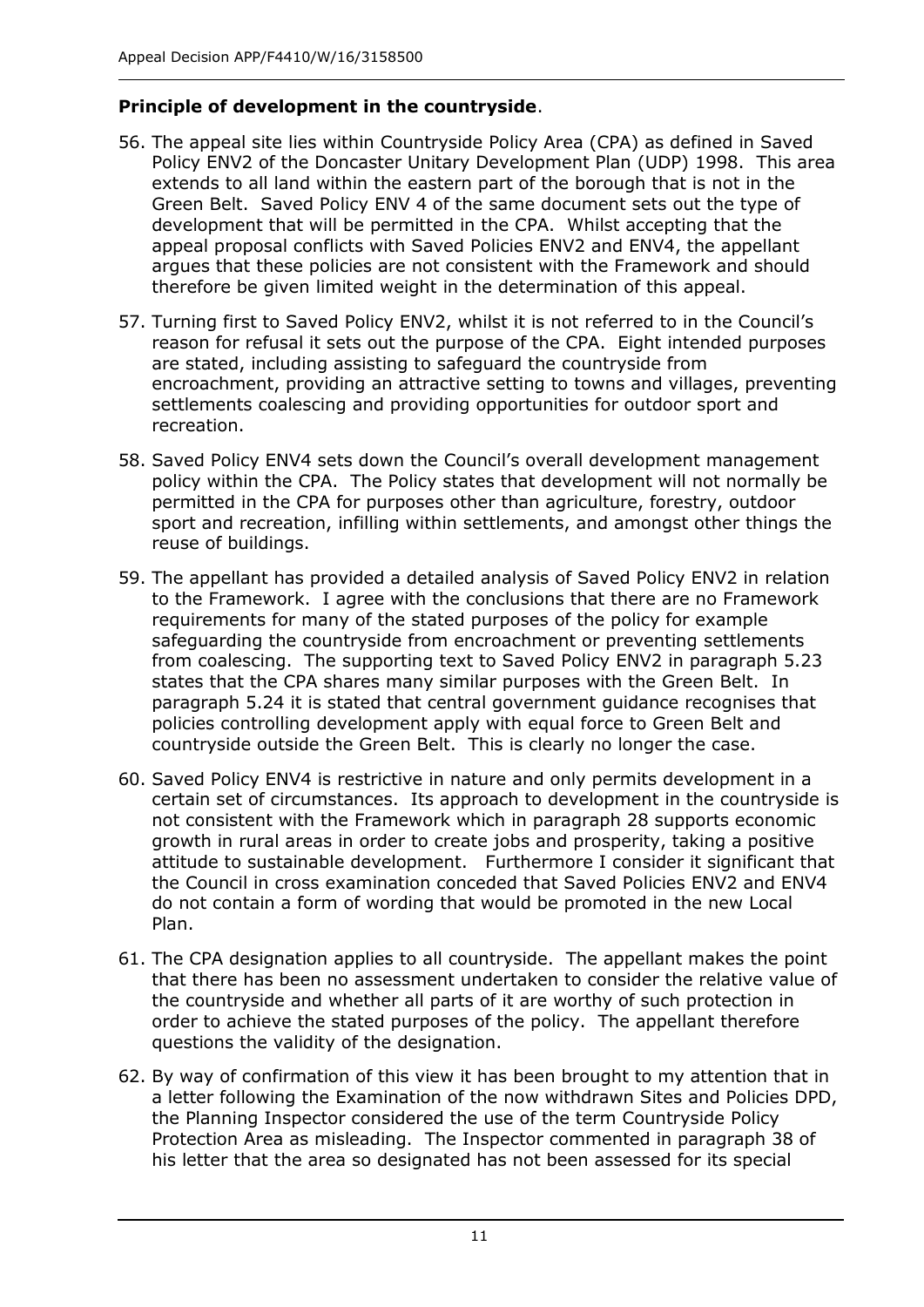$\overline{a}$ 

qualities and there is no policy either in the Core Strategy or the DPD which gives it any special status.

- 63. I acknowledge that Saved Policies ENV2 and ENV4 aim to give protection to the countryside. In general terms they accord with paragraph 17 of the Framework recognising the intrinsic character and beauty of the countryside. However the above points lead me to the conclusion that in terms of providing guidance on development in the countryside, these policies are not consistent with the Framework and in line with paragraph 215, should be given limited weight.
- 64. The Council have made reference to two appeal decisions<sup>12</sup> where Inspectors have come to a contrary view. These were both dealt with by means of written representation and proposed small schemes of fewer than 10 dwellings. The circumstances in these cases were therefore different to the appeal before me, where there was the benefit of detailed cross examination of evidence. Each case must be considered on its merits in light of the evidence available.
- 65. There was some discussion at the Inquiry with regard to the boundary of the CPA as outlined on the UDP proposals map and whether it is out of date. The settlement limits defined in the map were set out nearly 20 years ago. The growth strategy for the borough has now changed and many sites outside the boundary have received planning permission and are being developed. The Council accepted at the Inquiry that it would be further changed by the emerging local plan. The Council suggested in cross examination that moderate weight should be afforded to it however I consider that, as it has been subject to a number of changes since it was first drawn up and will be changed again in the future, it cannot be regarded as up to date and should be given limited weight.
- 66. The UDP was adopted in 1998 and covers the period 1986-2001. In 2012 the Council adopted the Core Strategy which sets out a different growth strategy for the borough. I consider that in this regard the Core Strategy supersedes the UDP and should be given greater weight in this appeal. Policy CS2 sets out where new housing development should be located. The area of Stainforth and Hatfield, (including Duncroft and Dunsville) is designated as a Potential Growth Town where significant housing growth will be accommodated. The Policy goes on to state that housing growth will be supported subject to the coordinated delivery of jobs and infrastructure. The Council conceded at the Inquiry that Saved Policy ENV4 was in conflict with Policy CS2 and that this conflict should be resolved in favour of the Core Strategy, the most up to date plan.
- 67. Policy CS3 aims to take forward Saved Policies ENV2 and ENV4 with regard to the protection and enhancement of the countryside and states that the countryside east of the borough will be continued to be protected through a Countryside Protection Policy Area (CPPA). Part B1 of the Policy recognises that in order to achieve the Growth and Regeneration Strategy identified in Policy CS2, new urban extension allocations will be required including sites in the countryside on the edge of the Potential Growth Town. Clearly such allocations have not yet been made as new composite Doncaster Local Plan is

<sup>&</sup>lt;sup>12</sup> Appeal Decision Ref APP:F4410/W/16/3151727 Land to the rear of Field Cottage, Main Street, Hatfield Woodhouse, Doncaster and Appeal Decision Ref APP:F4410/W/16/3155192 New Mill Field Road, Hatfield, Doncaster.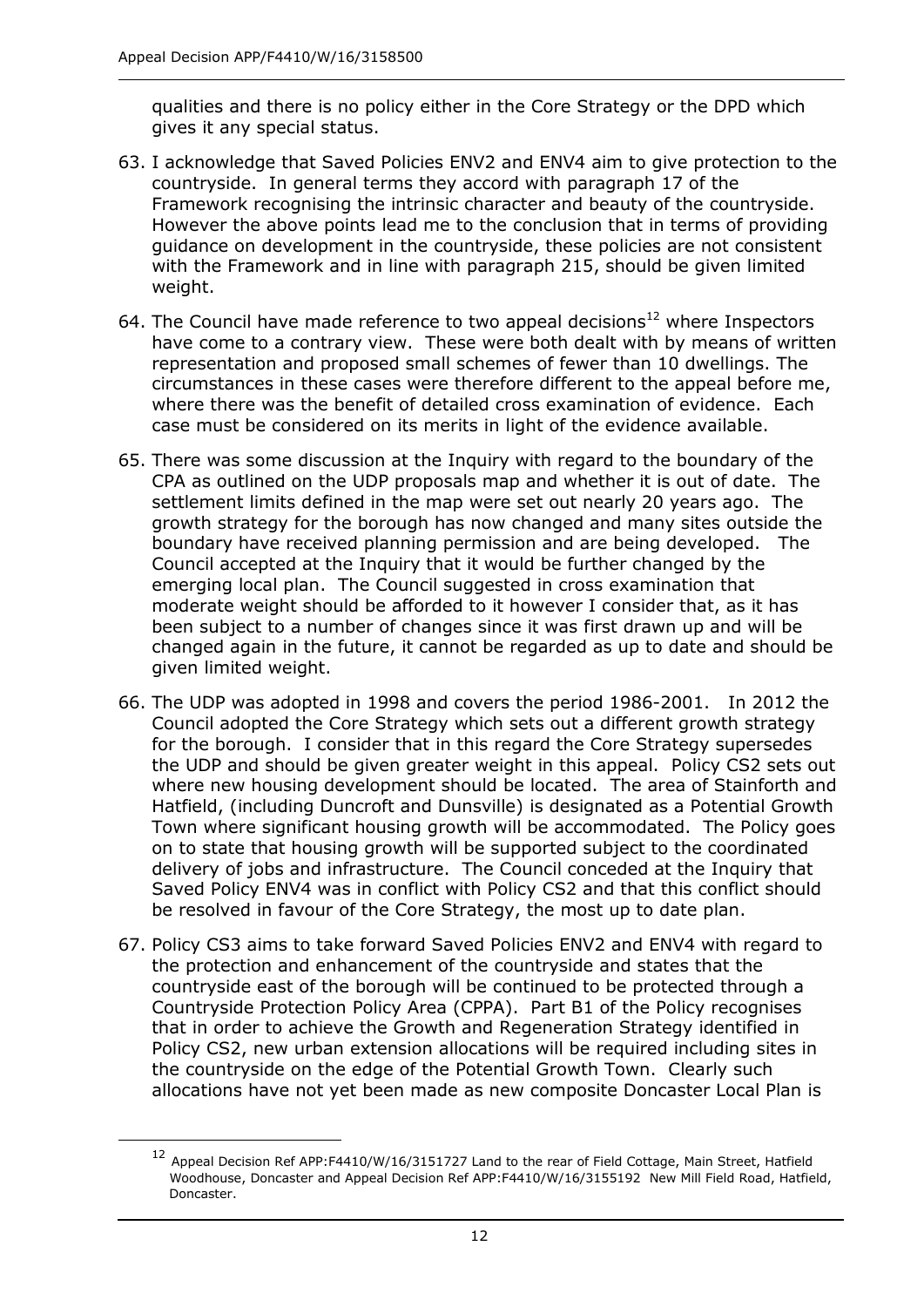still under preparation and not due to be published for consultation until autumn 2017.

- 68. The CS does not adopt the CPA boundary of the UDP as the boundary of the CPPA. It denotes the CPPA on the key diagram. Its defined boundaries will need to be clarified in the new Local Plan. The appellant has argued that as the precise boundary of the CPPA has not been defined the Policy area does not currently exist and therefore those parts of Policy CS3 which refer to it cannot be applied. However the general area of the CPPA is shown on the Key Diagram. The wording of the Policy refers to the continued protection of the countryside in the east of the borough. It appears to me to be reasonable to assume that the area of the CPPA will, with some necessary amendments taking account of approved development, be similar to that of the CPA. In addition there is nothing in the CS document to suggest that this policy does not come into effect until these areas have been formally defined in a later Site Allocations DPD. I therefore conclude that the relevant parts of Policy CS3 should be applied.
- 69. Policy CS3 in Part C considers proposals which are outside development allocations and states they will only be supported subject to certain criteria being met. The parties agree that as the appeal site is not allocated then this part of Policy CS3 is applicable and that the proposal would be in conflict with this section of the policy. However as there are no allocations of land within the Potential Growth Town due to lack of adoption of a new Local Plan, if the appeal development is considered to be necessary as part of the Council's Growth and Regeneration Strategy, ie complaint with Policy CS2, the proposal would also be compliant with Part B1 of Policy CS3. It appears to me that the Council has adopted this approach in approving other sites for development in the countryside including the 400 dwellings at Doncaster Road, Hatfield<sup>13</sup> and the Unity development<sup>14</sup> comprising 3100 dwellings and other economic and community facilities.
- 70. The appellant has brought my attention to an appeal decision for a residential development in Armthorpe<sup>15</sup> where the Inspector gave consideration to the conflict between Saved Policy ENV4 and Policy CS3. There are parallels to the case here. The Inspector concluded that Policy CS3 was more up to date, recognising the importance of urban extensions to the growth and regeneration strategy. He concluded that this policy is more closely aligned with the Framework which seeks to support economic development whilst recognising the value of the countryside.
- 71. Accordingly I conclude that greater weight should be given to Policy CS3, the more up to date policy. The appeal scheme would in principle be consistent with the regeneration and growth objectives of the development plan. There is clear support in the Core Strategy for the growth of Stainforth, Hatfield (including Dunsville and Dunscroft) and it is accepted that such growth would take place on land in the countryside outside the settlement.
- 72. Core Strategy Policy CS2 indicates the development of around 1200 dwellings over the plan period to 2028 in the Potential Growth Town. The Council's evidence has shown that there are extant permissions amounting to 3822 units

j

<sup>13</sup> Planning application ref 16/00998/OUTM

<sup>&</sup>lt;sup>14</sup> Planning application ref 15/01300/OUTA

<sup>15</sup> Appeal Ref APP/F4410/A/12/2169858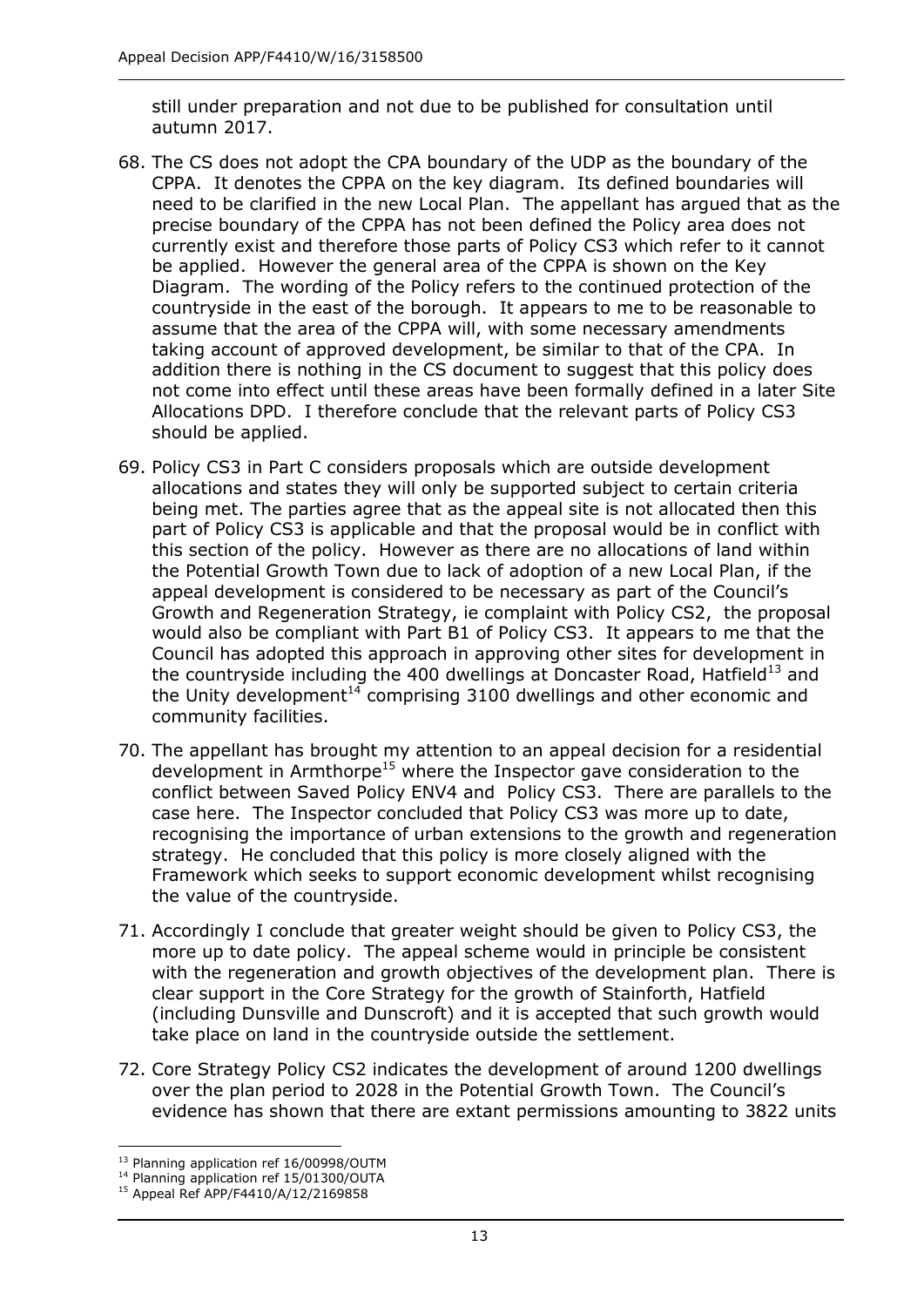in this area and that 1143 units are considered deliverable in this location in the 5 year housing land supply. The Council therefore argues that there is no plausible basis on which it can be regarded as necessary for permission to be granted to the appeal site in order to deliver the Growth and Regeneration Strategy.

- 73. However, whilst there may be over 1100 dwellings in the 5year housing land supply, there is no guarantee that they will all be delivered. The Council suggest that there is potential supply of 5152 dwellings over the 15 year plan period. This is made up of 37 sites and includes the Unity development of around 3100 dwellings. As I have already discussed this is a long term strategic site which is expected to deliver over a 20-30 year period. It requires significant infrastructure and I am advised that there are viability issues. The appellant estimates that Unity may deliver 665 units over the plan period applying the anticipated delivery rates. This figure of course could be less if financial or legal difficulties are experienced resulting in delays. Having regard to these uncertainties I am not persuaded that the appeal site is not necessary to contribute towards the delivery of the Growth and Regeneration Strategy.
- 74. In the reason for refusal the Council considers that the appeal proposal would represent a substantial encroachment of new development into the open countryside which would harm the rural character of the area. The appeal site comprises 3.37 hectares of land located west of the existing residential estate off Westminster Drive. It is located at the western most end of the built up area of Dunsville. The site is in agricultural use and is generally flat. It is bounded to the east by existing residential development and to the south there is a line of mature trees beyond which lie farm buildings located to the north of the A18 Doncaster Road. On the northern and western site boundaries are areas of maturing woodland planted approximately 10 years ago.
- 75. In order to assess the impact of the development on landscape character the appellant has produced a Landscape and Visual Impact Assessment (LVIA). This identifies that the site lies in the Humberhead Levels National Landscape Character Area. The Council's Landscape Character and Capacity Assessment of Doncaster Borough March 2007 describes the site as within the Sandland Heaths and Farmland Landscape Character Area, a diverse area with arable farmland, and designated nature sites associated with watercourses, water filled gravel pits and scattered woodland. The area is considered to be of moderate quality and value. It is agreed by the parties that the site does not form a valued landscape as described in paragraph 109 of the Framework. I see no reason to disagree.
- 76. The LVIA concludes that the development would result in a high level of change for the site itself and therefore the landscape impact would be moderate adverse. However in terms of the wider landscape the effect is assessed as being negligible. I agree with the appellant that the site is contained by existing development to the west and woodland to the north, south and east. Whilst the development would form an encroachment into the countryside the resultant harm to the character of the landscape would be limited.
- 77. In terms of visual impact, on my site visit I observed the significant screening provided by the woodland to the north and west of the site. This forms young woodland which is still maturing so that the mitigation effect would increase over time. I also viewed the site from the A18 Doncaster Road. Only limited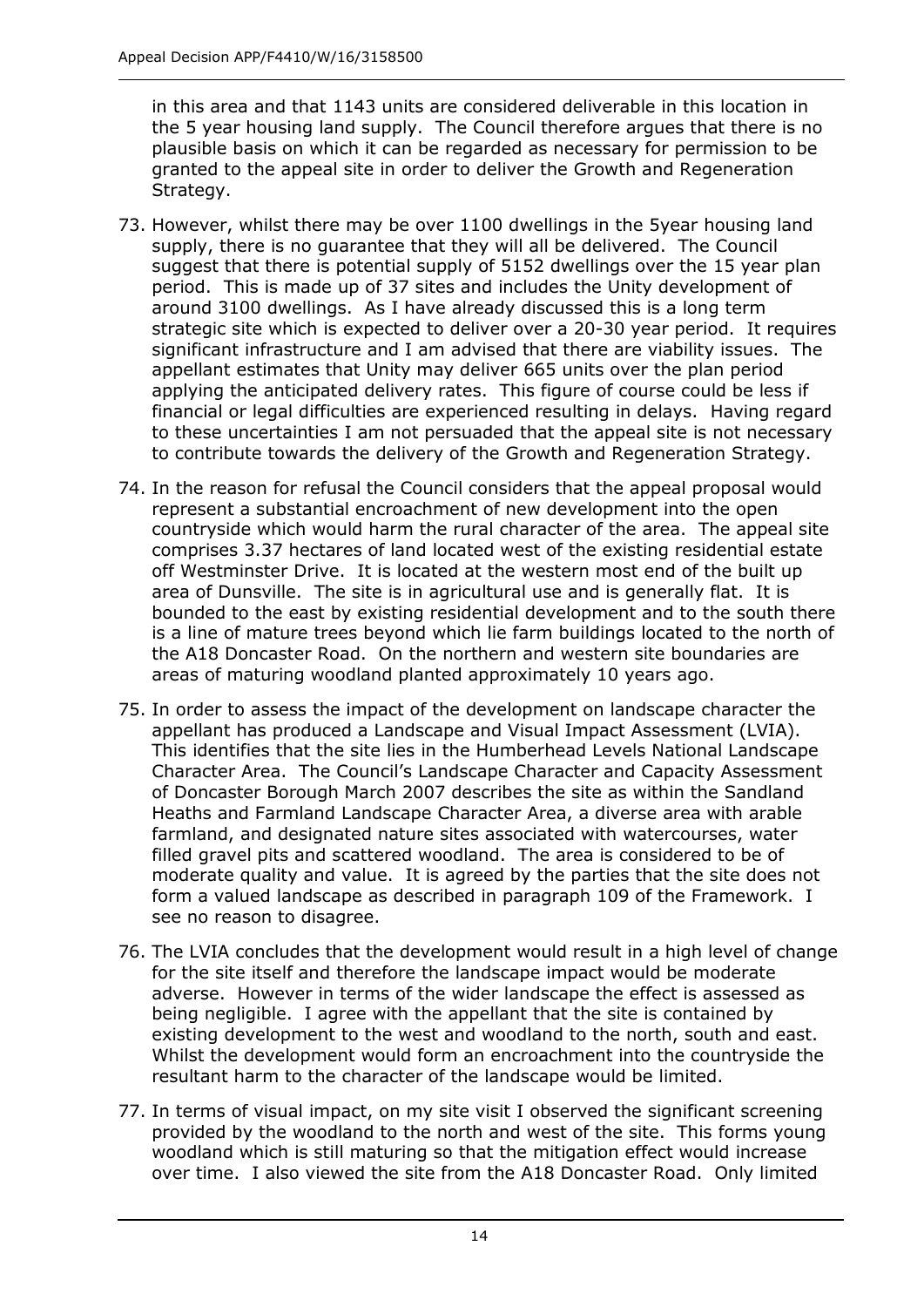glimpses of the site could be obtained due to the effectiveness of existing woodland. I acknowledge that the rooftops of the proposed houses may at certain points be visible on the approach to Dunsville but I consider that the overall visual impact on the area would be limited. The Council agreed with this analysis on cross examination. I accept that that the greatest visual impact would be experienced by nearby residential properties on Westminster Drive and Cathedral Court. However appropriate separation distances to protect privacy and prevent overlooking can be achieved and landscape mitigation measures would assist to filter views.

78. I therefore consider that the appeal site forms a logical extension to Dunsville causing very limited harm to the rural character of the area.

## **Suitable Location for Development**

- 79. The Council is of the view that the appeal site does not form a suitable location for development due to its poor accessibility, particularly for pedestrians. I note that Dunsville scores highly in terms of primary and secondary services and facilities in the Doncaster Settlement Audit 2107 and that in the SoCG the parties agree that Dunsville forms a sustainable settlement.
- 80. Dunsville provides a primary school, health centre, pharmacy, a small supermarket with Post Office and a number of takeaways. Both parties have assessed the walking distances from the site to these facilities though have used different guidance documents in order to do this. The Council makes reference to The Institute for Highways and Transportation (IHT) 'Guidelines for Providing Journeys on Foot' published in 2000. This advises in Table 3.2 that a desirable walking distance for trips on foot outside town centres would be 400 metres with a preferred maximum of 1200 metres. With regards to schools it suggests a desirable distance of 500 m with a preferred max of 2000m. In terms of the appeal site whilst the walking distances to the health centre shop/Post Office and takeaways exceed the desirable distance they would be within the preferred maximum. This is also the case with the Primary School.
- 81. The appellant has assessed the development against the South Yorkshire Residential Design Guide, a Supplementary Planning Document (SPD) adopted by the Council and other neighbouring authorities in 2011. The Council does not make reference to this document. The authors of the SPD took account of the IHT guidelines and the Council in cross examination accepted that greater weight should be given to this later document.
- 82. Paragraph N.1.2 of the Guide considers walking times rather than distances and suggests a walk time of 15 minutes to local services and a 20 minute walk to primary health and education facilities. On my site visit I walked the route to the Londis store and the Primary School. It took approximately 10 mins to walk to the shop and 20 mins to the school. I can therefore confirm that the appeal site meets all of the criteria in the SPD. The route was flat, sufficiently wide, lit and not unpleasant considering it was along a busy main road.
- 83. I acknowledge that the above walking times would be greater for older people, those with mobility problems or very young children. I also recognise that walking to the Primary School would involve a round trip of 40 minutes which may be too far for many parents /carers especially if they also have younger pre-school children.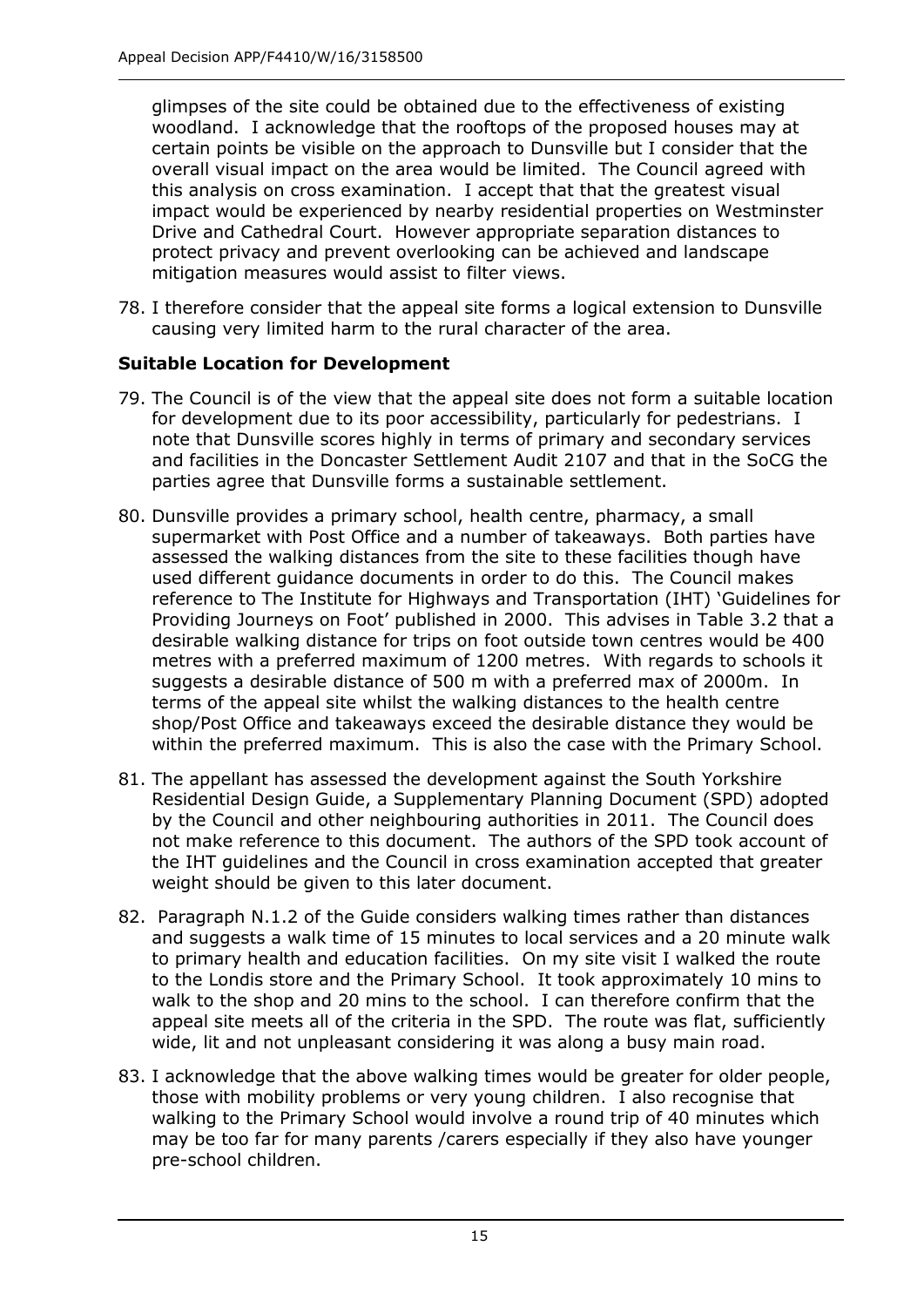- 84. It is also important to also consider the availability and frequency of public transport and the proximity of bus stops to the site. It is agreed between the parties that the distance to the outbound bus stop is approximately 300m from the centre of the site and to the inbound bus stop around 400m, a walk of no more than 5 minutes. The walk time to the bus stops would meet the guidance in the South Yorkshire Design Guide and the IHT document 'Guidelines for Providing Journeys on Foot'.
- 85. The latter distance to the inbound bus stop however assumes that a user will cross the road close to the stop rather than walk to the nearest crossing facility. If a user were to do that the distance would be in the region of 680 metres. I heard from a number of local residents and local Councillors that the A18 is a very busy road and difficult to cross particularly at peak times. I saw this for myself on my site visit.
- 86. The appellant has suggested a pedestrian refuge as part of the scheme. This did not form part of the original submission to the Council. Whilst I am aware that such a facility would be supported by the local residents, I am informed by the Council that the Highway Authority have expressed technical and safety concerns. In light of the uncertainty that it can be safely implemented, I do not consider it appropriate to consider the inclusion of the refuge as part of this appeal scheme.
- 87. The Council has raised concern that there is no direct pedestrian route from the appeal site to local bus stops. Whilst I agree that this would make it more convenient for users to access public transport, it is often the case that a user has to walk a short distance through a residential estate to access the main road and the bus route. In this case the distance to walk is short; no more than 5 minutes and the route itself is safe and not unattractive. I therefore consider the development is acceptable in this regard.
- 88. I am advised that there are two bus services between Doncaster and Moorends running along High Street/Doncaster Road. Service 87/87a runs every 10 minutes during the day, every 20 minutes in the evening and half hourly on Saturdays and Sundays. Service 8, 8a runs hourly Mondays to Saturdays with no Sunday service. I consider this provides a good standard of public transport in the area. I observed this to be the case on my site visit.
- 89. In terms of Secondary School provision I was advised at the Inquiry by residents that the site is within the catchment of Hungerhill School, which lies over 3 km from the appeal site. This is clearly not within an acceptable walking distance. However at secondary school level it is not uncommon for young people to take the bus to school. Many of them would be required to cross the road to get to bus stop and I have already discussed the difficulties of crossing the road above.
- 90. I am mindful that the Framework in paragraph 29 seeks to give people real choice about how they travel. In the case of the appeal site I consider that local facilities and services would be within an acceptable walking distance though I acknowledge that some of these distances, for example to the primary school, would be on the margin of acceptability having regard to the guidance. The Council has argued that there are other sites with planning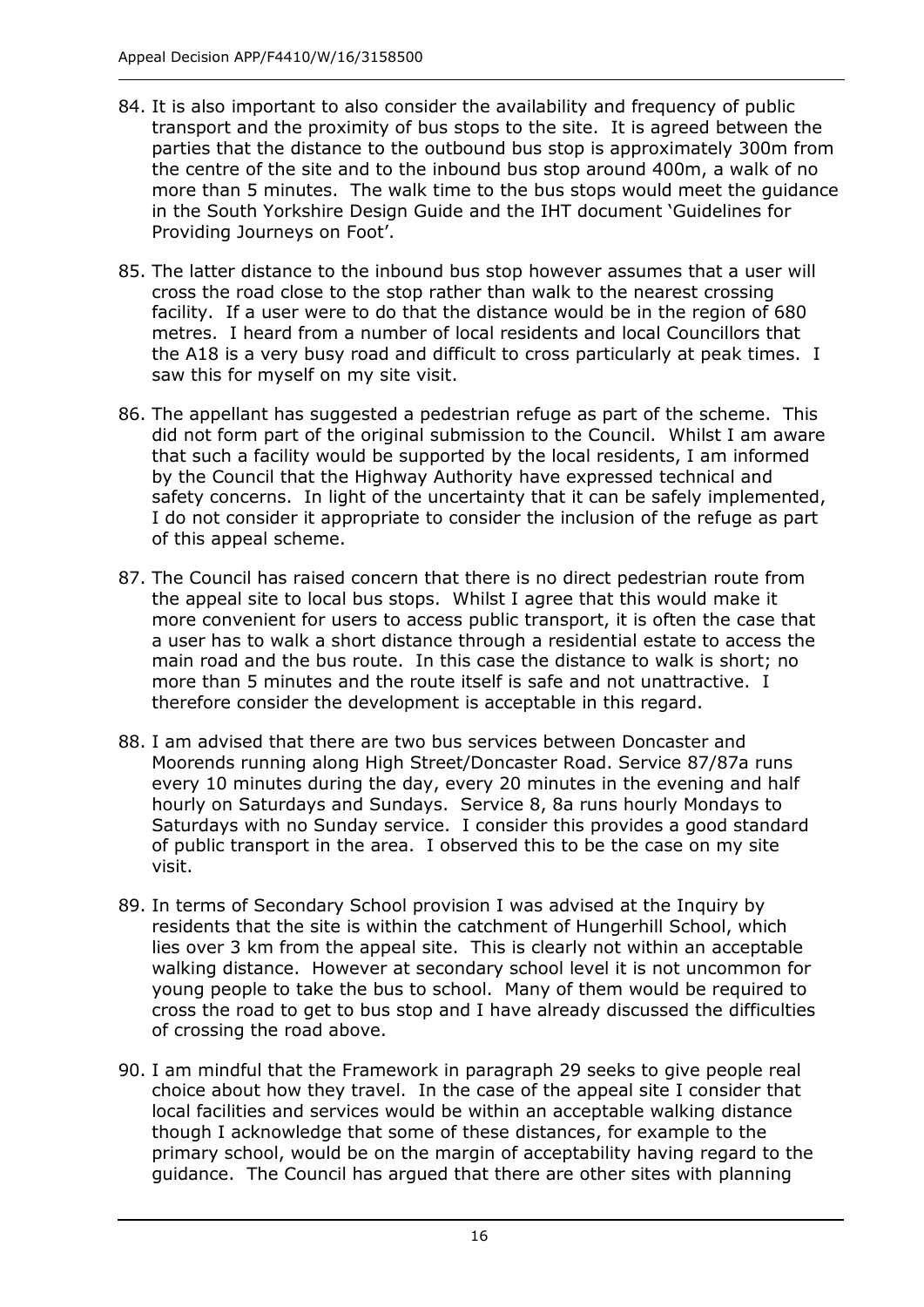permission that are in more accessible locations than the appeal site. I do not doubt this but the question for me to consider in this appeal is whether the appeal site has an acceptable level of accessibility, not whether there are other better sites.

- 91. There is a good public transport service which would provide access to Doncaster and Edenthorpe to the south west and the shopping facilities they provide but would also provide access to Dunsville, Dunscroft and Hatfield to the north east. I have noted the intention to upgrade the bus stops and provide a shelter as part of the scheme which would improve this provision for users. I have also had regard to the proposed measures in the Travel Plan to encourage non car means of travel. I also note there is no objection to the development in terms of accessibility from the Highway Authority. Whilst the South Yorkshire Passenger Transport Executive raised concerns that the site was not sustainably located they did not raise an objection to the development.
- 92. Bringing the above points together and bearing in mind compliance with the walking times in the Councils SPD, and the good availability of public transport, I consider that the site would provide a choice of travel options for future residents. The development would therefore meet the sustainable transport objectives of the Framework and Policies CS1 and CS14 of the Doncaster Core Strategy 2012.

# **Other matters**

- 93. Local residents have raised concern with regard to highway matters and flood risk. In terms of highway issues, there is concern regarding the increased traffic from the development on Westminster Drive and the impact for vehicles trying to exit the junction onto the A18. I acknowledge that the A18 is a very busy road at peak times. It is set out in the Statement of Common Ground that the proposed access arrangements are acceptable to serve the development in terms of their location, design and that traffic generated from the development can be satisfactorily accommodated on the local road network. The highway authority has raised no objection to the scheme and I therefore have no reason to take a different view.
- 94. In terms of flood risk, a local resident provided photographs of a flooding event in March 2017. The appellant's Flood Risk Assessment recognises that there is a problem of standing water due to the nature of superfluvial deposits. Recommendations contained within the report would address this issue and ensure that the proposed development would not exacerbate the problem and would be able to significantly reduce the effects of rainfall.

# **Planning Balance**

95. I have found that in relation to housing land supply the Council cannot demonstrate a 5 year supply based on an OAN of 1370 dwellings per year. In accordance with paragraph 49 of the Framework, relevant policies for the supply of housing are out of date. Paragraph 14 of the Framework is therefore engaged. I must therefore consider whether the adverse impacts of the development significantly and demonstrably outweigh the benefits such that the proposal does not form sustainable development.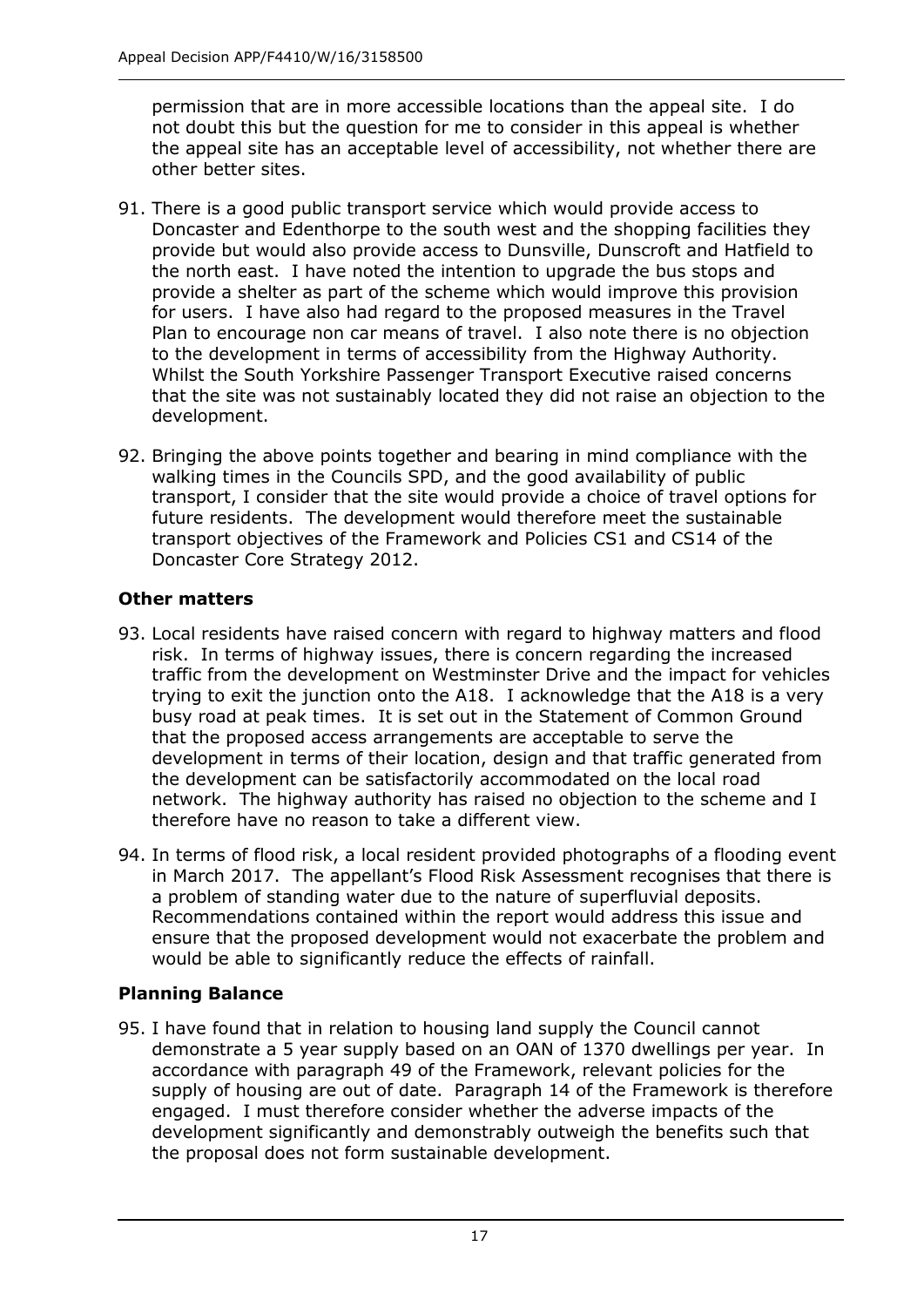- 96. In cross examination Mr Bedwell for the appellant argued that the presumption in favour of sustainable development was triggered because the plan could be regarded as silent. He argued that this was because allocations which were anticipated when the Core Strategy was adopted had not been forthcoming. However the development plan would only be silent for the purposes of paragraph 14 of the Framework if there was a policy gap with no guidance on how development should be considered. Whilst I accept that allocations of land have been delayed with the slow progress with the emerging local plan for Doncaster, the plan is not silent in all other respects. This was accepted by Mr Bedwell on cross examination. I therefore reject this argument.
- 97. Turning to the benefits of the development, the contribution that the appeal scheme makes to the supply of housing, 97 dwellings, must be given significant weight in the absence of a five year housing land supply. The scheme would also provide 25 affordable houses. Given the Borough's past under delivery in this regard, the contribution that the development would make also attracts significant weight.
- 98. With regard to the economic contribution of the development, future residents would make use of local shops and facilities and the construction of the dwellings would create employment and demand for materials from local suppliers. The development would also generate New Homes Bonus and increased Council Tax revenue. This would provide economic benefits to which I attach moderate weight.
- 99. I acknowledge that the scheme would provide improvements to local infrastructure, such as bus stops and a financial contribution for additional school places. However as these measures are required to mitigate the impacts of the development I consider they form neutral considerations in the overall planning balance. The development would also make a financial contribution towards the West Moor Link Road and the future delivery of the Unity project supporting the growth and regeneration objectives for the area in line with Policies CS2, CS10 and CS12 of the Core Strategy. These contributions also weigh in favour of the scheme.
- 100. Turning to adverse impacts of the scheme, the development would result in the loss of an area of open countryside in conflict with Saved UDP Policy ENV4. However I have found that this policy is not consistent with the Framework or the Core Strategy and therefore I attribute limited weight to this conflict.
- 101. The appeal scheme would result in the loss of agricultural land, the majority of which falls within grade 3b. As I am advised that there is land of higher quality in the locality, the loss of this land would not result in any significant harm. I have given consideration to the effect of the development on the rural character and concluded that that the proposal would result in limited harm in this respect. The proposal would result in encroachment in to the countryside but this would be limited to the site itself and have little impact on the wider area.
- 102. With regard the other main issue, that of accessibility and whether the site is a suitable location for development, I have found that site would provide a choice of travel options for future residents. There is good public transport serving the site and services and facilities in Dunsville are within an acceptable walking distance having regard to the Council's SPD.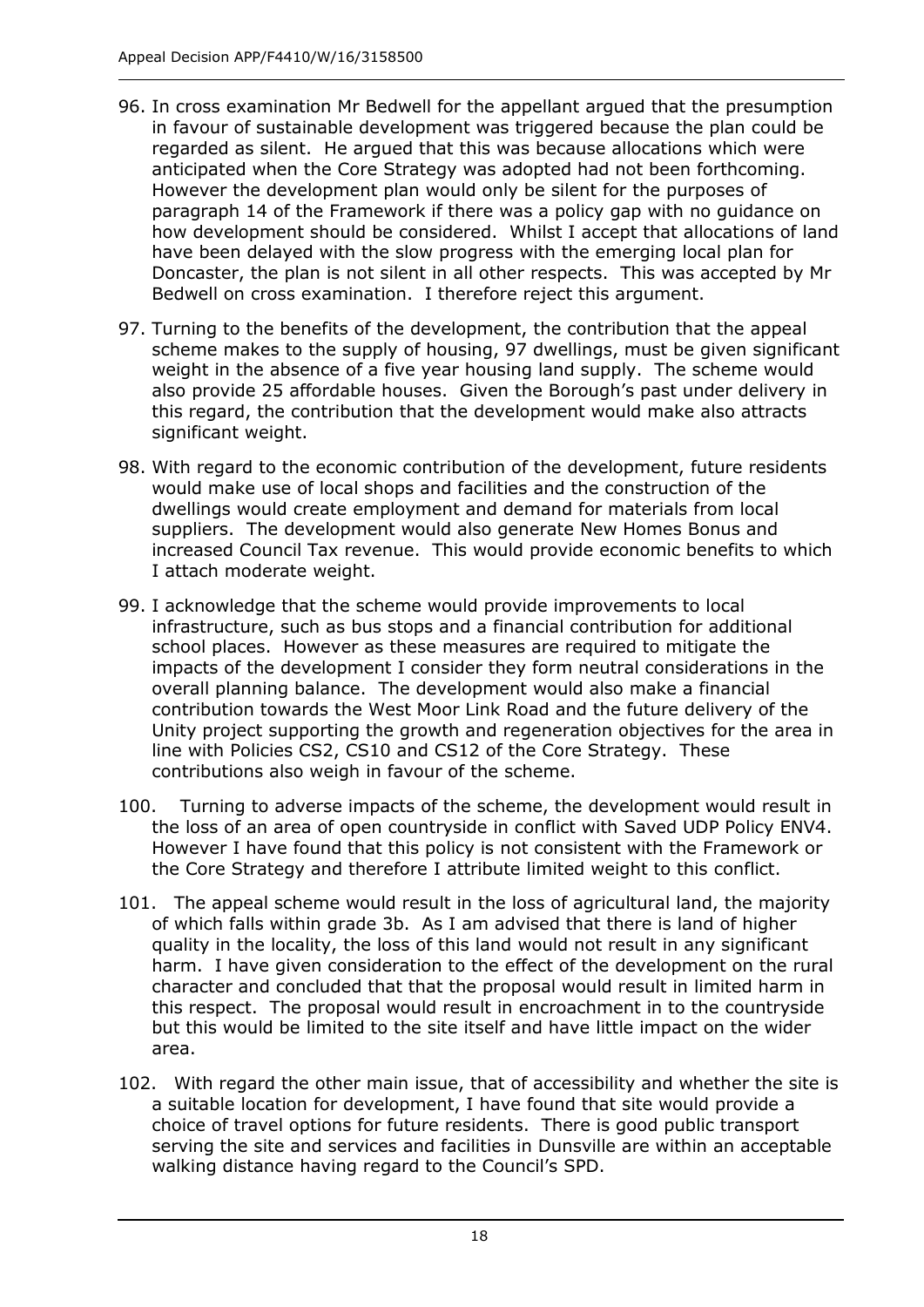103. In conclusion I consider that the adverse impacts of the development would not significantly or demonstrably outweigh the benefits when considered against the policies of the Framework when taken as a whole. The proposal would therefore form sustainable development. I have determined that Policy CS3 of the Core Strategy is more up to date than the policies of the UDP aimed at protecting the countryside. There is clear support in the Core Strategy for the growth of Stainforth, Hatfield (including Dunsville and Dunscroft) and it is accepted that such growth would take place on land in the countryside outside the settlement. The appeal scheme would therefore in principle be consistent with the regeneration and growth objectives of the development plan and so, quite apart from my finding above in respect of the balance of harm and benefits in the context of paragraph 14 of the Framework, the appeal should succeed.

# **Planning Obligation**

- 104. The appellant has submitted a planning obligation dated 12 May 2017 under Section 106 of the Town and Country Planning Act 1990. The obligation is intended to provide for a number of matters. Firstly it makes provision for 26% of the total number of dwellings to form affordable homes in compliance with Core Strategy Policy CS12. I am satisfied that there is a clear basis for this requirement.
- 105. The obligation also provides for the provision and management of on-site public open space. This complies with Saved UDP Policy RL4 and CS Policy CS17. In relation to highway matters, a financial contribution is made towards the West Moor Link Road, a major highway scheme which would be used by traffic generated from the proposed development. A Transport Improvement Bond securing a commitment to meeting the travel plan targets is required in order to mitigate any traffic in the event that the trip rates exceed those predicted in the transport assessment. As these contributions directly relate to the proposal I consider they are appropriate.
- 106. Financial contributions to upgrading nearby bus stops and to enhance local education provision are also provided for in the planning obligation. These infrastructure improvements are necessary to mitigate the impact of the development. Finally the obligation provides for a contribution to support the future delivery of the DN7 Unity project in providing new infrastructure and job creation in the Potential Growth Town. This accords with Policy CS2 of the Core Strategy which ties new housing to the delivery of jobs and infrastructure. I am satisfied that this is necessary.
- 107. In respect of the above obligations I am advised by the Council that they have collected no more than 5 contributions in respect of each of the above matters and therefore the pooling restrictions of Regulations 123 of the CIL Regulations are not breached. I am also satisfied that the obligations are necessary to make the development acceptable in planning terms, that they are directly related to and are fairly and reasonably related in scale and kind to the development. I therefore consider that the submitted obligation meets the tests set out in paragraph 201 of the Framework and the CIL Regulations 2010 and should be given significant weight.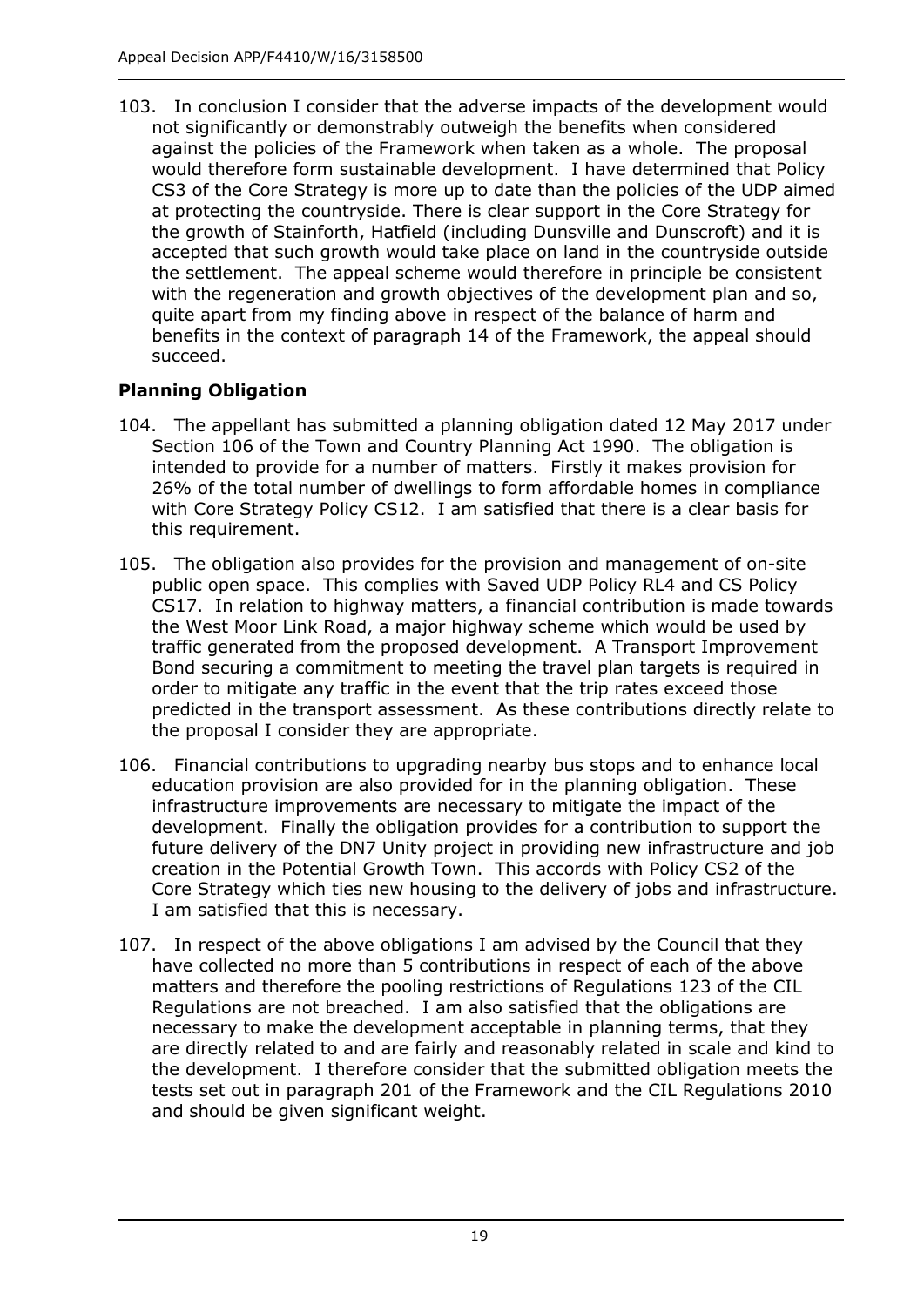## **Conditions**

- 108. The Council has suggested a number of conditions that it considers would be appropriate should I be minded to allow the appeal. These were discussed at the inquiry and revisions made. I have considered the conditions in light of the Framework and Planning Practice Guidance. For ease of reference I refer to the numbers in the attached schedule.
- 109. Condition 1 limits the timeframe of the permission and conditions 2 and 4 relate to the submission of reserved matters. These conditions are necessary in order to comply with Section 92 of the Town and Country Planning Act 1990. Condition 3 requires the development to be carried out in accordance with the approved plans and is necessary in the interests of clarity.
- 110. In order to record any areas of archaeological interest on the site condition 5 is necessary. Conditions 6 and 7 require on site assessment of any potential contamination and appropriate mitigation measures should any be found. These are required in order to safeguard any future occupiers of the site and the wider environment.
- 111. In the interests of ecology and sustainability, I consider that conditions with regard to the provision of a Construction Environmental Management Plan (8), the protection of birds during the nesting season (9), tree protection measures (10) , the retention of healthy trees on the site and their incorporation in to the site layout (20), and a Habitat Management and Enhancement Plan (21) are all necessary. In addition, in order to ensure the site is satisfactorily drained and to prevent flooding, conditions are necessary to ensure the implementation of mitigation measures included in the Flood Risk Assessment (11), the submission of a detailed surface water drainage scheme (12), the provision of sufficient access to the drainage network to enable maintenance and repair (13), a separate surface water and foul drainage system (14), no piped discharge of surface water before the completion of the approved surface water drainage works (15) and the surfacing and drainage of areas used for parking  $(17)$ .
- 112. With regard to highway matters, conditions requiring the preparation of a detailed travel plan (16), the provision of car parking (18) and the detailed design of the access (22) are also necessary. Condition 19 requires a construction method statement to be prepared and I consider this to be necessary in order to protect the living conditions of future and existing residents and also for highway safety. In the interests of maintaining air quality and minimising emissions Condition 20 is required with regard to the provision of electric vehicle charging facilities.
- 113. There are two suggested conditions in dispute between the parties, one relates to the details of the pedestrian refuge and bus shelters and the other relates to the scheme of open space and includes the area outside the submitted planning application boundary in the ownership of the appellant. I have already discussed these matters in my decision. With regard to the pedestrian refuge, as this is not required by the highway authority to make the scheme acceptable in highway terms, though it may be desirable, I do not consider it to be necessary. A financial contribution for the provision of the bus shelters to be made to the South Yorkshire Passenger Transport Executive is included in the planning obligation and therefore I consider that an amended condition relating to this provision is not necessary. The open space scheme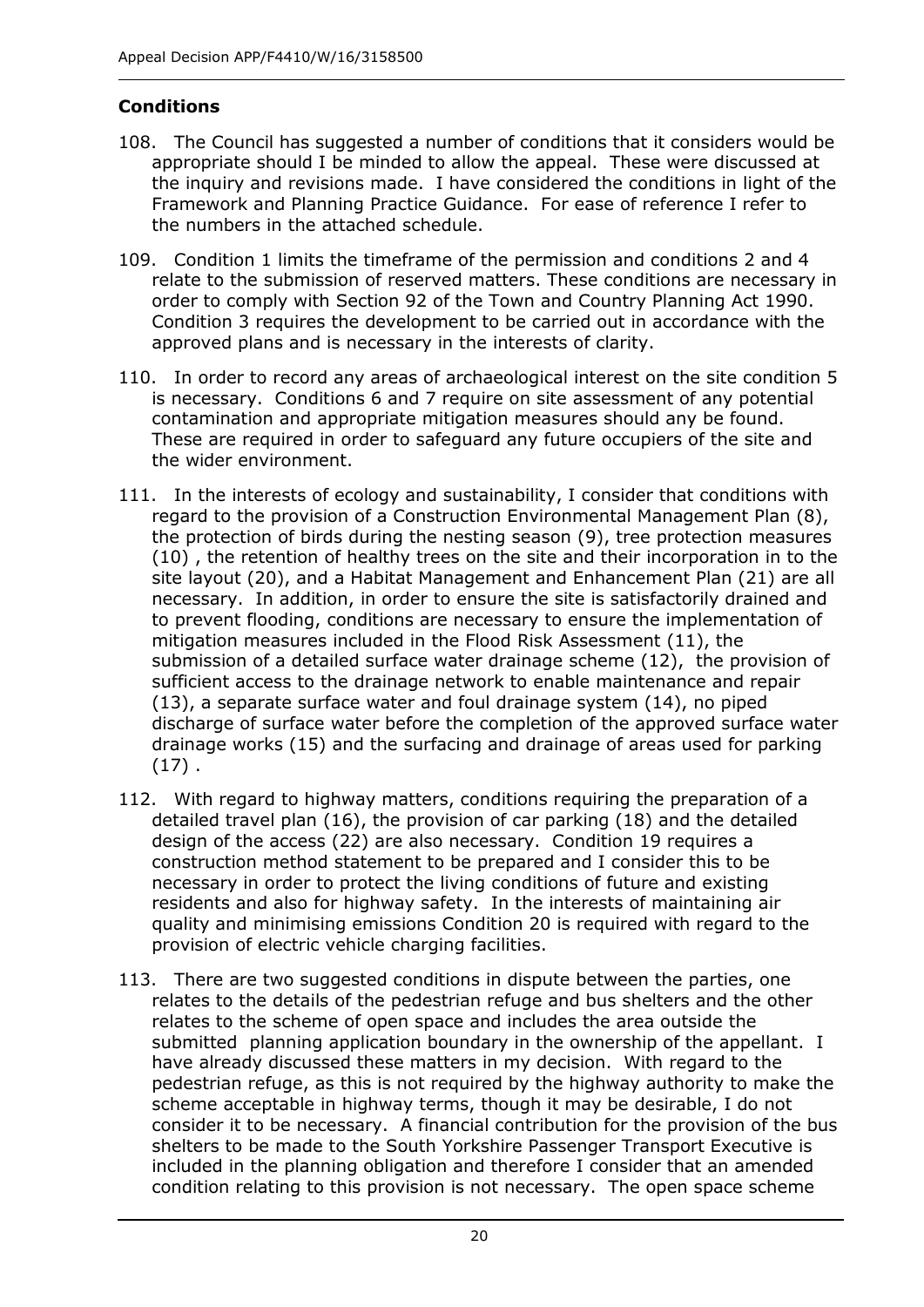which includes the water body and woodland close to the site was not included in the original planning application and I have determined that whilst it would be of benefit to future and existing residents it is not necessary to make the scheme acceptable. Furthermore as it has not been the subject of consultation I do not consider it appropriate for it to be considered as part of this appeal.

#### **Conclusion**

114. For the reasons given above and having regard to all other matters raised, I consider the appeal should be allowed.

# *Helen Hockenhull*

INSPECTOR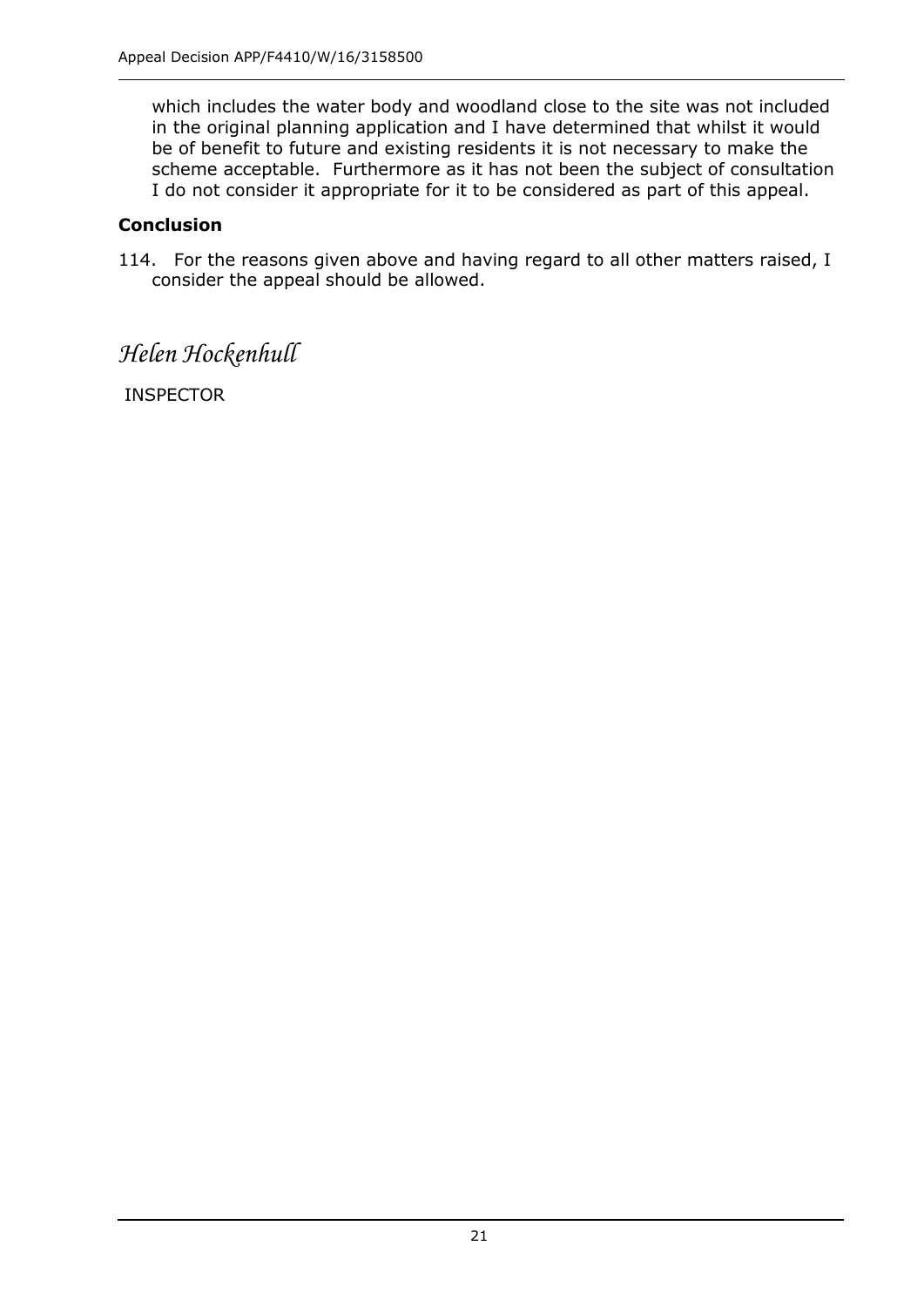#### **APPEARANCES**

#### **FOR THE LOCAL PLANNING AUTHORITY:**

| John Hunter<br>(of Counsel)                            | Instructed by Scott Fawcus<br>Assistant Director Legal and<br>Democratic Services for Doncaster<br>Metropolitan Borough Council |  |
|--------------------------------------------------------|---------------------------------------------------------------------------------------------------------------------------------|--|
| <b>He called</b>                                       |                                                                                                                                 |  |
| David Edwards<br><b>BSc (Hons) MTP MRTPI</b>           | Principal Planner                                                                                                               |  |
| Tim Goodall<br>MA (Hons) MRTPI                         | Senior Planning Officer                                                                                                         |  |
| Andy Brown<br>BA (Hons)                                | Senior Strategy and Performance<br>Manager                                                                                      |  |
| Jonathan Clarke <sup>16</sup>                          | Principal Planner                                                                                                               |  |
| Nicola $Elliot17$<br>BA (Hons) MSc MRTPI               | Principal Planning Officer                                                                                                      |  |
| Stacey Cutler <sup>18</sup>                            | <b>Trainee Solicitor</b>                                                                                                        |  |
| <b>FOR THE APPELLANT:</b>                              |                                                                                                                                 |  |
| Andrew Williamson<br>BA (Hons) Dip TP MRTPI            | Consultant, Walker Morris Solicitors                                                                                            |  |
| Josh Kitson<br>BA (Hons)                               | Associate, Walker Morris Solicitors                                                                                             |  |
| They called:                                           |                                                                                                                                 |  |
| <b>Brian Denney</b><br>BA (Hons) DIPLA CMLI CENV MIEMA | Pegasus Group                                                                                                                   |  |
| <b>Brian Smart</b><br>MSc BSc C Eng MICE               | Met Engineers Ltd                                                                                                               |  |
| Fiona Braithwaite<br>MA (Hons) Social Policy           | Lichfields                                                                                                                      |  |
| Michael Hepburn<br>BA (Hons) MTP                       | Lichfields                                                                                                                      |  |

j

 $16$  Participated in round table discussion with regard housing supply

 $17$  Participated in round table discussion regarding planning obligation and conditions

<sup>&</sup>lt;sup>18</sup> Read Council's Closing Submissions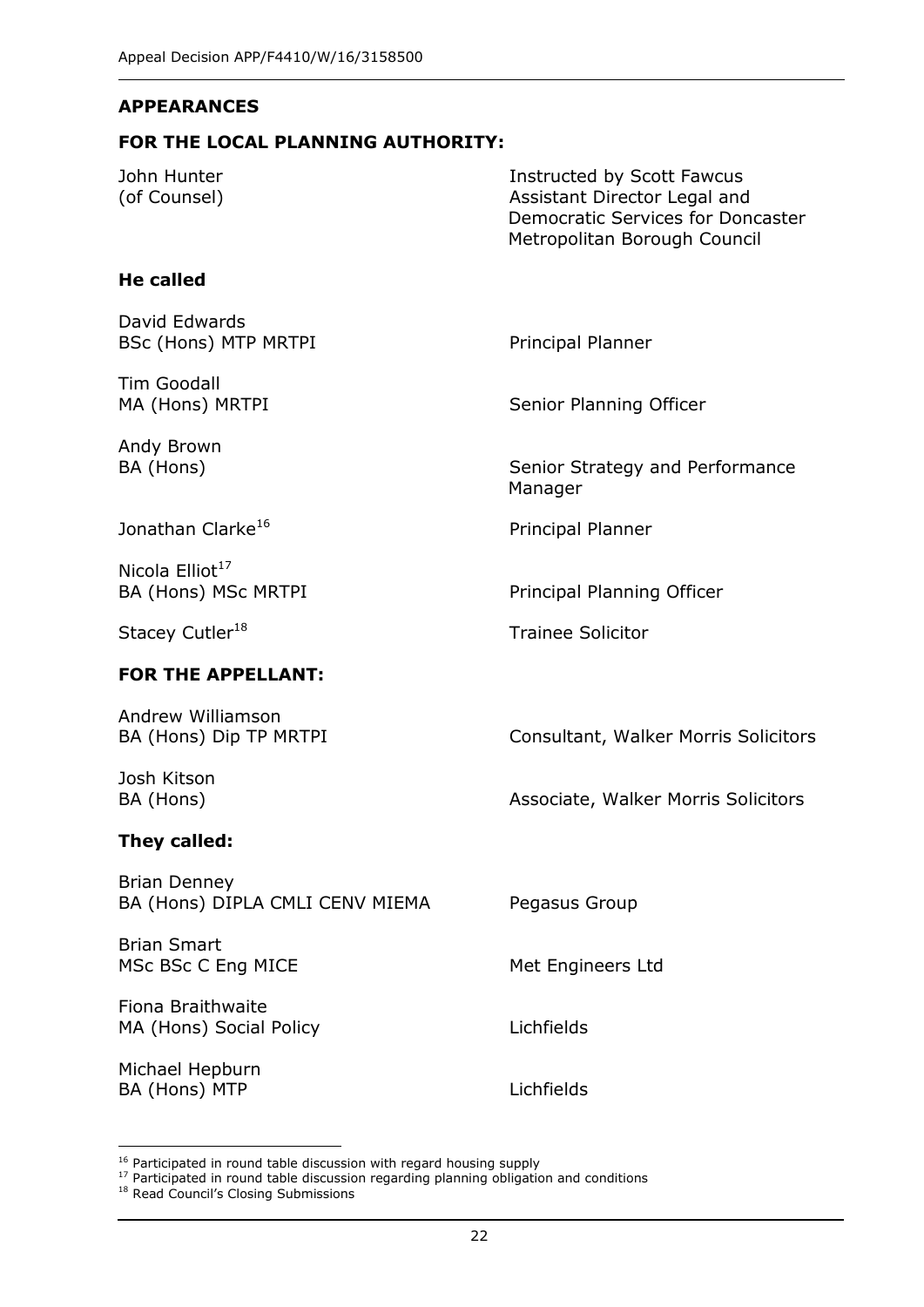| Paul Bedwell            |  |  |
|-------------------------|--|--|
| BA (Hons) Dip TRP MRTPI |  |  |

### **Spawforths**

### **INTERESTED PERSONS:**

| Cllr Linda Curran           | Ward Councillor for Hatfield |
|-----------------------------|------------------------------|
| Cllr Mick Glynn             | Hatfield Town Council        |
| Mr Geoff Mason              | Local Resident               |
| <b>Cllr Duncan Anderson</b> | <b>Ward Councillor</b>       |

#### **Documents Submitted at the Inquiry**

- 1. Draft Planning Obligation under Section 106 of the Town Country Planning Act 1990.
- 2. Rebuttal evidence of Cristina Howick in relation to an appeal for land North of Woodcock Wood and West of Flatts Lane, Normanby.
- 3. Gladman Developments Limited V Daventry District Council v Secretary of State for Communities and Local Government 23 November 2016.
- 4. Thorpe Smith v Secretary of State for Communities and Local Government and North Devon District Council [2017] EWHC356 (Admin).
- 5. Trustees of Barker Mill Estates and Test Valley Borough Council v Secretary of State for Communities and Local Government [2016] EWHC 3028(Admin)
- 6. Appeal Decision Ref APP:F4410/W/16/3151727 Land to the rear of Field Cottage, Main Street, Hatfield Woodhouse, Doncaster
- 7. Appeal Decision Ref APP:F4410/W/16/3155192 New Mill Field Road, Hatfield, Doncaster.
- 8. Email from Oxford Economics dated 8 May 2017.
- 9. Emails from Cambridge Econometrics and Oxford Economics regarding the basis of their economic forecasts (Various dates).
- 10. Appellant's Opening Statement.
- 11. Council's Opening Statement.
- 12. Statement from Mr Mason.
- 13. Email copy of correspondence between Mr Mason and Doncaster MBC Traffic and Road Safety Team regarding pedestrian refuge on High Street, Dunsville.
- 14. Article from Town and Country Planning December 2014 Whither Household Projections.
- 15. TCPA Tomorrow Series Paper 17 new estimates of housing requirements in England 2012 to 2037.
- 16. Email from South Yorkshire PTE re Application 08/03383/OUTM, previous application on the appeal site.
- 17. Sheffield City Region Strategic Economic Plan 2015-2025.
- 18. ONS Annual Population Survey Economic Activity Rate Age 16-64 Nationally and for Doncaster, 2004-2016.
- 19. Response by Mr Derek Masters to flooding identified in photographs taken by Mr Mason.
- 20. Suffolk Coastal District Council v Hopkins Homes Ltd, Richborough Estates Partnership LLP v Cheshire East Borough Council [2016] EWCA Civ 168,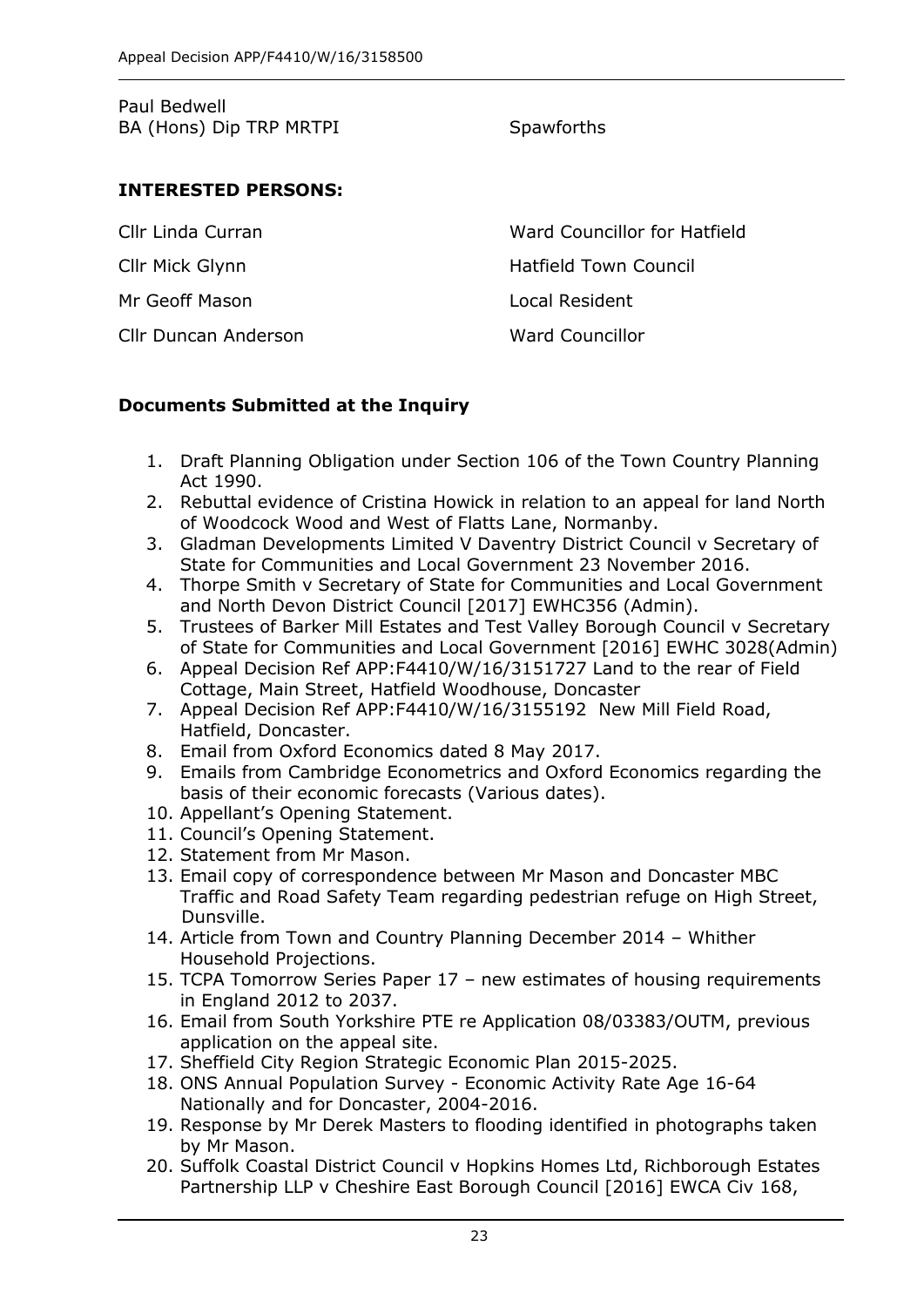[2015] EWHC 132(Admin) and [2015] EWHC 410 (Admin).

- 21. Draft Statement of Common Ground in respect of the Full Objective Assessed Need and Five Year Housing Land Supply.
- 22. Cotswold District Council v SSCLG [2013] EWHC 3719 (Admin).
- 23. Extract from the Planning Practice Guidance, Housing and economic land availability assessment.
- 24. Email from Fenwood Estates Ltd dated 3 May 2017 regarding HELAA Site Ref 687.
- 25. Email from Hallam Land Management Ltd dated 8 May 2017 regarding HELAA Site Ref 240.
- 26. Email from Marcol Waystone regarding Deliverability of Unity HELAA Site Ref 418.
- 27. Email from Persimmon Homes dated 10 May 2017 regarding delivery of HELAA Site Ref 843.
- 28. Sale particulars for HELAA Site Ref 253 dated May 2017.
- 29. Doncaster MBC Call for Sites Form October 2014 with regard to HELAA Site Ref 470.
- 30. Graph of historic windfall completions 1998/99-2015/16.
- 31. Signed and dated Planning Obligation under Section 106 of the Town and Country Planning Act 1990.
- 32. CIL Compliance Statement.
- 33. Revised list of agreed conditions.
- 34. Signed and dated Statement of Common Ground in respect of the Full Objective Assessed Need and Five Year Housing Land Supply, 1 June 2017.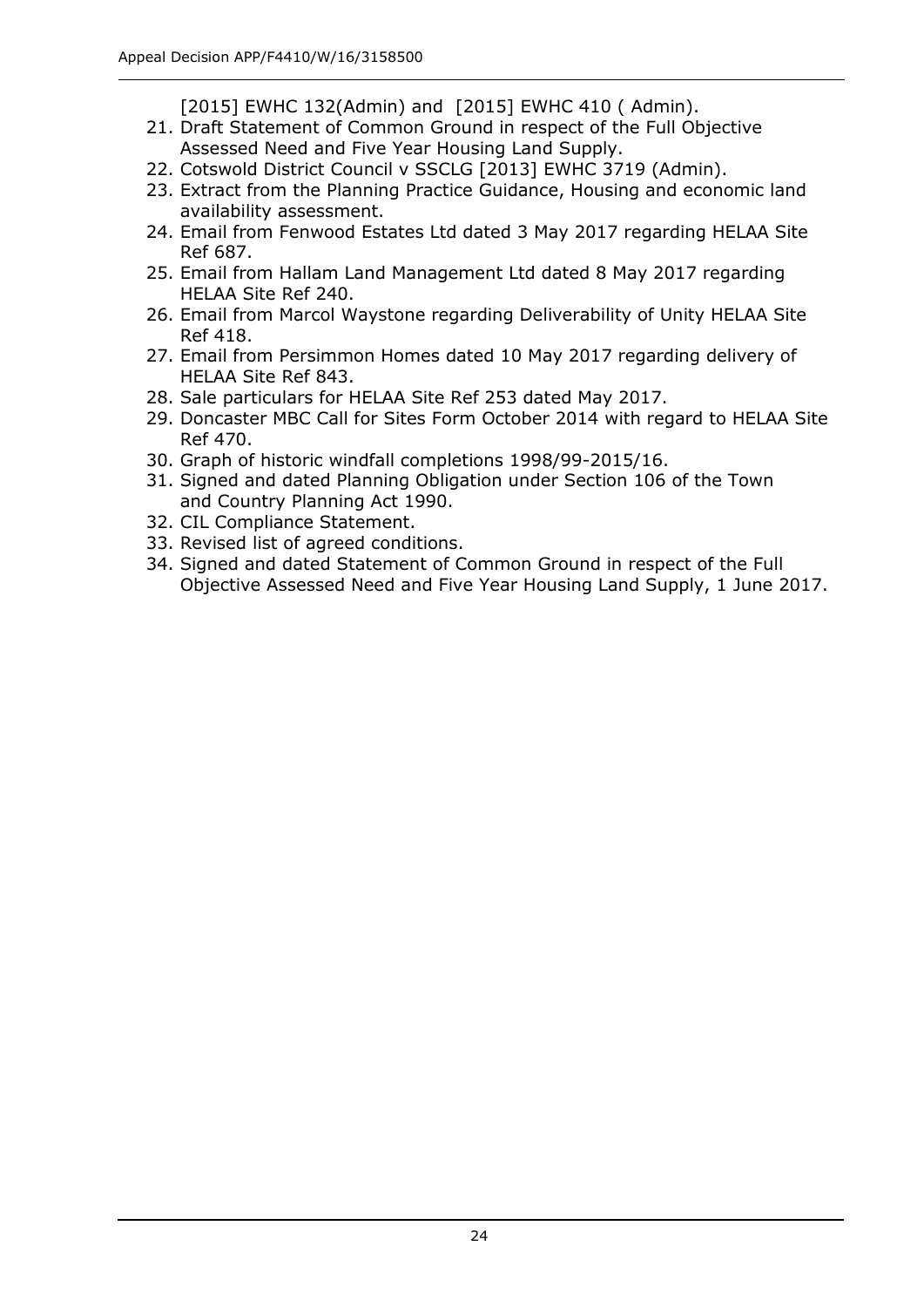## **SCHEDULE OF CONDITIONS**

- 1. The development to which this permission relates must be begun not later than whichever is the later of the following dates: - i) The expiration of three years from the date of this permission or ii) The expiration of two years from the final approval of the reserved matters or in the case of different dates the final approval of the last such matter to be approved. In the case of the reserved matters, application for approval must be made not later than the expiration of three years beginning with the date of this permission.
- 2. The development hereby permitted shall be carried out in general accordance with the following approved plans: Drawing No. 014/099/2LP Location Plan, Drawing No. 014/099/1 Illustrative Layout, Drawing No. 13169-5005-01 Rev A Proposed Point of Access – Cathedral Court.
- 3. Approval of the details of the appearance, landscaping, layout and scale (hereinafter referred to as reserved matters) shall be obtained from the local planning authority before the commencement of any works.
- 4. As part of the reserved matters submission, an archaeological evaluation of the application area shall be undertaken in accordance with a written scheme of investigation that has been submitted to and approved in writing by the local planning authority. Drawing upon the results of this field evaluation stage, a mitigation strategy for any further archaeological works and/or preservation in situ shall be approved in writing with the local planning authority and then implemented concurrently with the development.
- 5. No development approved by this permission shall be commenced prior to a contaminated land assessment and associated remedial strategy, together with a timetable of works, being accepted and approved by the local planning authority (LPA), unless otherwise approved in writing with the LPA.
	- a) The Phase I desktop study, site walkover and initial assessment must be submitted to the LPA for approval. Potential risks to human health, property (existing or proposed) including buildings, livestock, pets, crops, woodland, service lines and pipes, adjoining ground, groundwater, surface water, ecological systems, archaeological sites and ancient monuments must be considered. The Phase 1 shall include a full site history, details of a site walkover and initial risk assessment. The Phase 1 shall propose further Phase 2 site investigation and risk assessment works, if appropriate, based on the relevant information discovered during the initial Phase 1 assessment.
	- b) The Phase 2 site investigation and risk assessment, if appropriate, must be approved by the LPA prior to investigations commencing on site. The Phase 2 investigation shall include relevant soil, soil gas, surface and groundwater sampling and shall be carried out by a suitably qualified and accredited consultant/contractor in accordance with a quality assured sampling and analysis methodology and current best practice. All the investigative works and sampling on site, together with the results of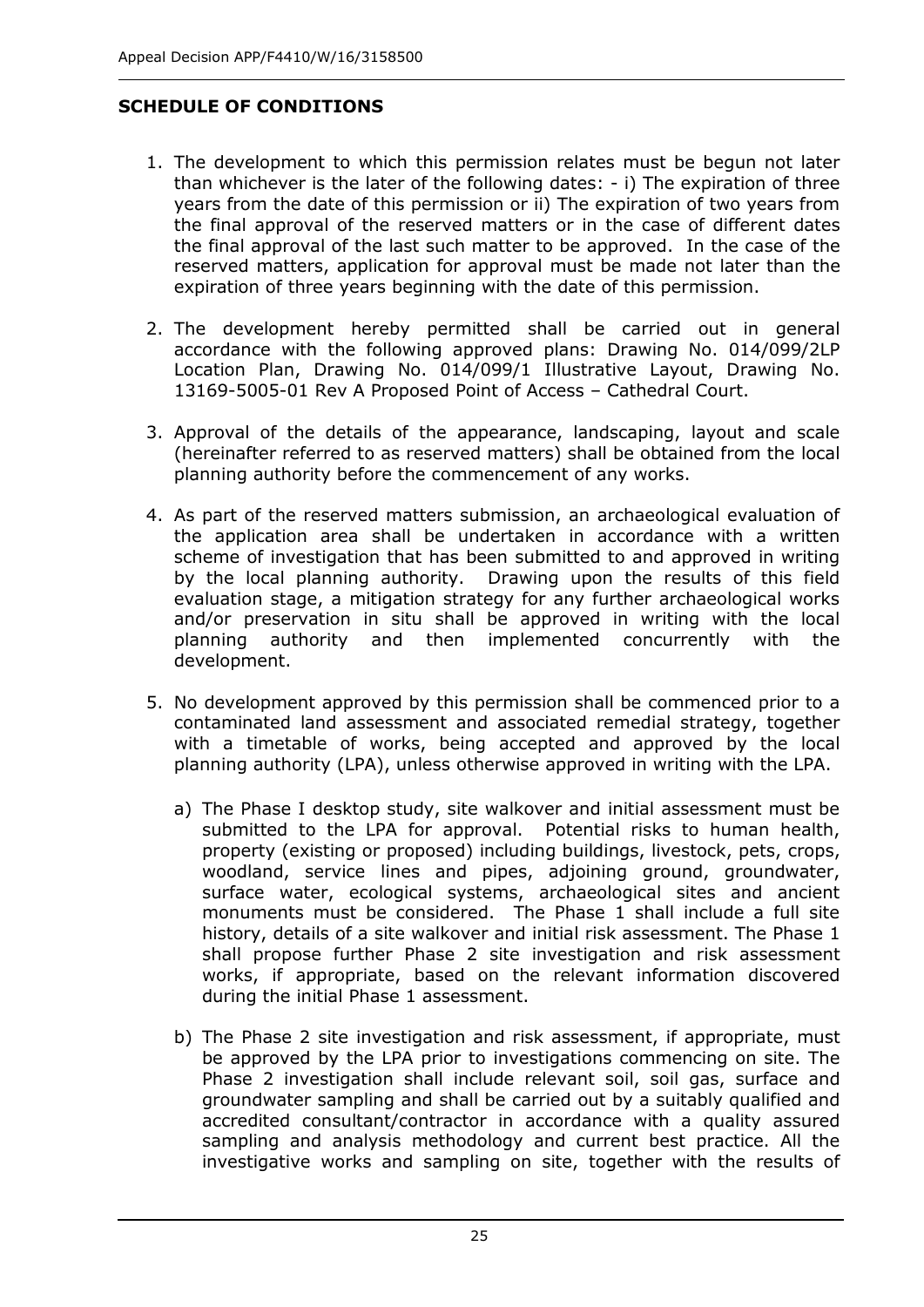analysis, and risk assessment to any receptors shall be submitted to the LPA for approval.

- c) If as a consequence of the Phase 2 Site investigation a Phase 3 remediation report is required, then this shall be approved by the LPA prior to any remediation commencing on site. The works shall be of such a nature as to render harmless the identified contamination given the proposed end-use of the site and surrounding environment including any controlled waters, the site must not qualify as contaminated land under Part 2A of the Environment Protection Act 1990 in relation to the intended use of the land after remediation.
- d) The approved Phase 3 remediation works shall be carried out in full on site under a quality assurance scheme to demonstrate compliance with the proposed methodology and best practice guidance. The LPA must be given two weeks written notification of commencement of the remediation scheme works. If during the works, contamination is encountered which has not previously been identified, then all associated works shall cease until the additional contamination is fully assessed and an appropriate remediation scheme approved by the LPA.
- e) Upon completion of the Phase 3 works, a Phase 4 verification report shall be submitted to and approved by the LPA. The verification report shall include details of the remediation works and quality assurance certificates to show that the works have been carried out in full accordance with the approved methodology. Details of any post-remedial sampling and analysis to show the site has reached the required clean-up criteria shall be included in the verification report together with the necessary documentation detailing what waste materials have been removed from the site. The site shall not be brought into use until such time as all verification data has been approved by the LPA.
- 6. Should any unexpected significant contamination be encountered during development, all associated works shall cease and the local planning authority (LPA) be notified in writing immediately. A Phase 3 remediation and Phase 4 verification report shall be submitted to the LPA for approval. The associated works shall not re-commence until the reports have been approved by the LPA.
- 7. No development shall take place (including groundworks or vegetation clearance) until a Construction Environmental Management Plan (CEMP) has been submitted to and approved in writing by the local planning authority. The CEMP shall include the following:
	- a) Risk assessment of the potentially damaging construction activities, informed by updated ecology surveys if required
	- b) Identification of biodiversity protection zones
	- c) Practical measures to avoid or reduce impacts during construction
	- d) The location and timing of sensitive works to avoid harm to biodiversity features and protected species
	- e) Responsible persons and lines of communication.

The approved CEMP shall be adhered to and implemented throughout the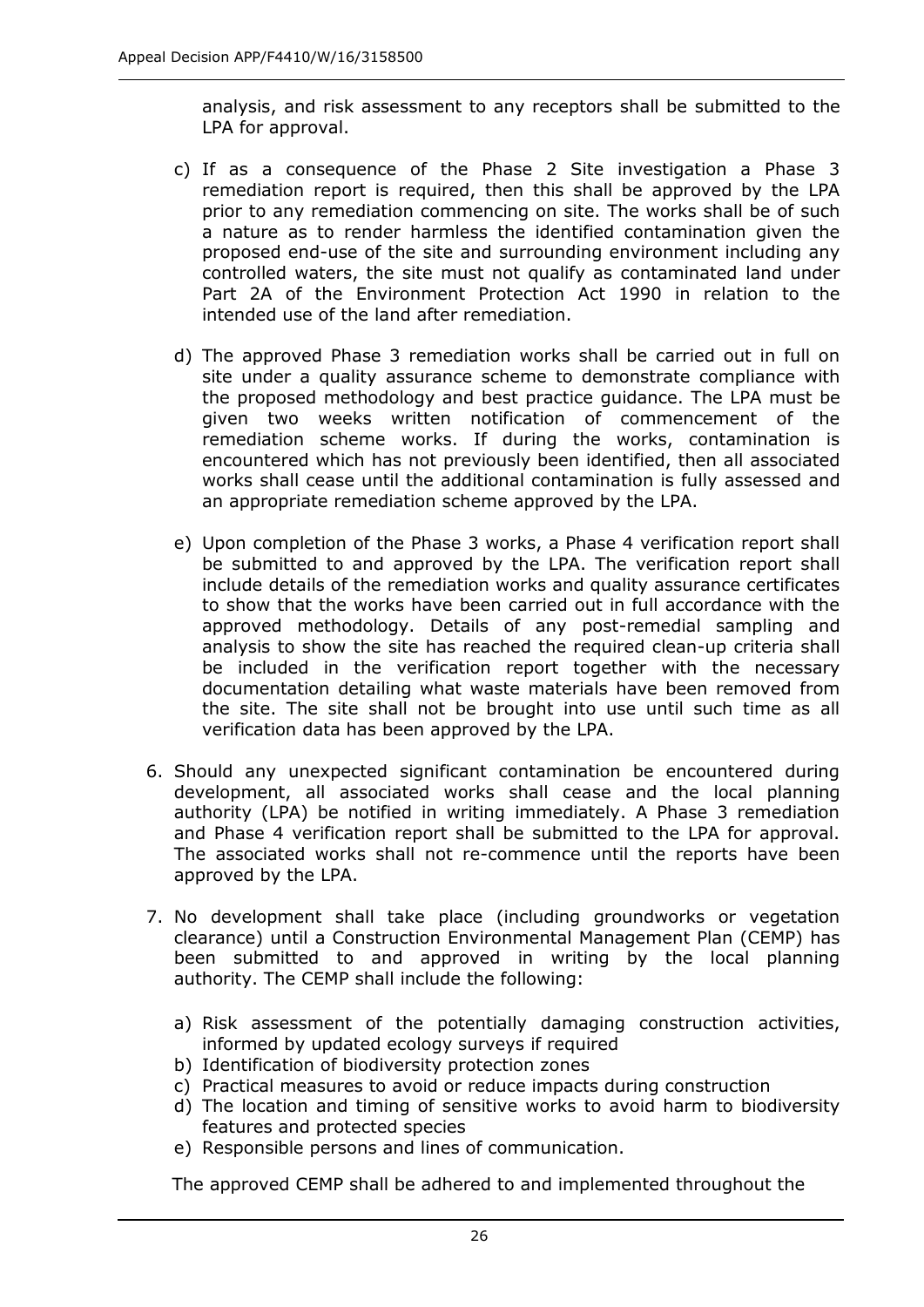construction period strictly in accordance with the approved details, unless otherwise agreed in writing with the local planning authority.

- 8. No removal of hedgerows, trees or shrubs shall take place between 1st March to 31st August inclusive, unless a competent ecologist has undertaken a careful, detailed check of vegetation for active birds' nests immediately before the vegetation is cleared and provided written confirmation that no birds will be harmed and/or that there are appropriate measures in place to protect nesting bird interest of site. Any such written confirmation should be submitted to the local planning authority prior to the commencement of the development hereby approved.
- 9. Prior to the commencement of the development hereby granted a scheme for the protection of all retained trees that complies with section 6.2 of British Standard 5837: 2012 Trees in Relation to Design, Demolition and Construction - Recommendations shall be submitted to and approved in writing by the local planning authority. Tree protection shall be implemented on site in accordance with the approved details and the local planning authority notified of implementation to approve the setting out of the tree protection scheme before any equipment, machinery or materials have been brought on to site for the purposes of the development. Thereafter, all tree protection shall be maintained in full accordance with the approved details until all equipment, machinery and surplus materials have been removed from the site, unless the local planning authority gives its written approval to any variation. Nothing shall be stored or placed in any area fenced in accordance with this condition and the ground levels within those areas shall not be altered, nor shall any excavation be made, without the written consent of the local planning authority.
- 10. The development permitted by this planning permission shall be carried out in accordance with the approved flood risk assessment (FRA) and the following mitigation measures detailed within the FRA.
	- I) Finished floor levels are set no lower than 8m above Ordnance Datum (AOD)
	- II) Flood resilience is designed into each property
	- III) Sustainable drainage systems are utilised.

The mitigation measures shall be fully implemented prior to occupation and subsequently in accordance with the timing / phasing arrangements embodied within the scheme, or within any other period as may subsequently be agreed, in writing, by the local planning authority.

- 11. No development shall take place until a detailed surface water drainage scheme for the site, based on sustainable drainage principles and an assessment of the hydrological and hydrogeological context of the development, has been submitted to and approved in writing by the local planning authority. The scheme shall subsequently be implemented in accordance with the approved details before the development is completed. The scheme to be submitted shall demonstrate:
	- i) Surface water drainage systems are designed in accordance with CIRIA C697 and C687 or the National SuDS Standards, should the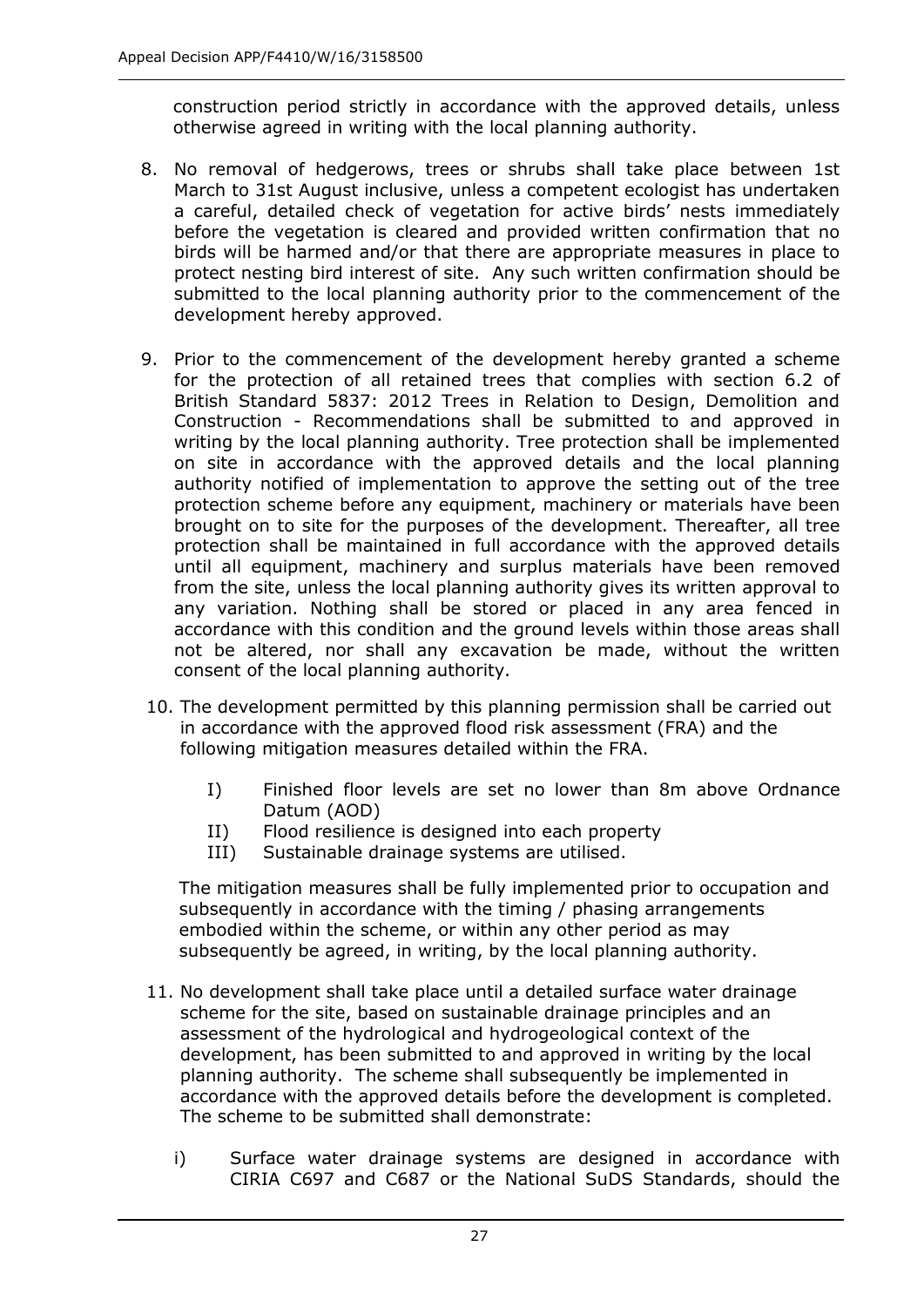latter be in force when the detailed design of the surface water drainage system is undertaken.

- ii) Limiting the discharge rate generated by all rainfall events up to the 100 year plus 30% (for climate change) critical rain storm ideally to greenfield rates for the site but as a minimum so that it will not exceed the run-off from the undeveloped site and will not increase the risk of flooding off-site.
- iii) Provision of surface water run-off attenuation storage in accordance with the requirements specified in 'Science Report SC030219 Rainfall Management for Developments'.
- iv) Detailed design (plans, network details and calculations) in support of any surface water drainage scheme, including details on any attenuation system, and the outfall arrangements. Calculations should demonstrate the performance of the designed system for a range of return periods and storm durations inclusive of the 1 in 1 year, 1 in 2 year, 1 in 30 year, 1 in 100 year and 1 in 100 year plus climate change return periods.
- v) Details of how the on-site surface water drainage systems shall be maintained and managed after completion and for the lifetime of the development, to ensure long term operation to design parameters.
- 12. Unless otherwise agreed in writing by the local planning authority, no building or structure shall be located over or within 4.0 metres either side of the centre line of the sewer, which crosses the site.
- 13. The site shall be developed with separate systems of drainage for foul and surface water on and off site.
- 14. Unless otherwise approved in writing by the local planning authority, there shall be no piped discharge of surface water from the development prior to the completion of the approved surface water drainage works.
- 15. Within 6 months of first occupation of the development hereby approved, a full Travel Plan shall be submitted to and approved in writing by the local planning authority and thereafter shall be implemented in accordance with the approved Travel Plan.
- 16. Before the development is brought into use, that part of the site to be used by vehicles shall be surfaced, drained and where necessary marked out in a manner to be approved in writing by the local planning authority.
- 17. Before the development hereby permitted is brought into use, the parking as shown on the approved plans shall be provided. The parking area shall not be used otherwise than for the parking of private motor vehicles belonging to the occupants of and visitors to the development hereby approved.
- 18. No development shall take place, including any works of demolition, until a Construction Method Statement has been submitted to, and approved in writing by, the local planning authority. The approved Statement shall be adhered to throughout the construction period. The Statement shall provide for: